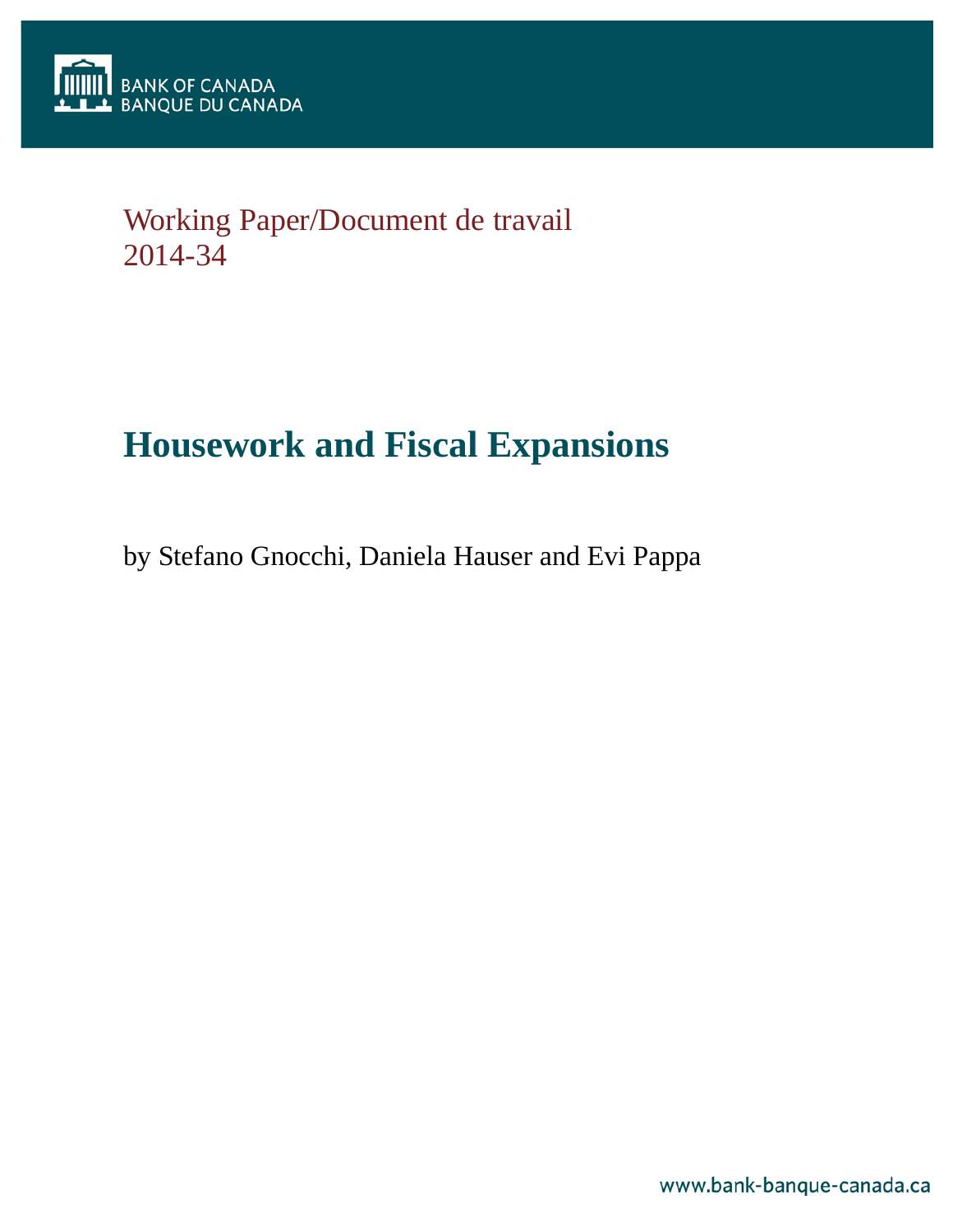Bank of Canada Working Paper 2014-34

August 2014

## **Housework and Fiscal Expansions**

**by**

## **Stefano Gnocchi,<sup>1</sup> Daniela Hauser<sup>1</sup> and Evi Pappa<sup>2</sup>**

1Canadian Economic Analysis Department Bank of Canada Ottawa, Ontario, Canada K1A 0G9 sgnocchi@bankofcanada.ca dhauser@bankofcanada.ca

2European University Institute Universitat Autònoma de Barcelona and CEPR evi.pappa@eui.eu

Bank of Canada working papers are theoretical or empirical works-in-progress on subjects in economics and finance. The views expressed in this paper are those of the authors. No responsibility for them should be attributed to the Bank of Canada.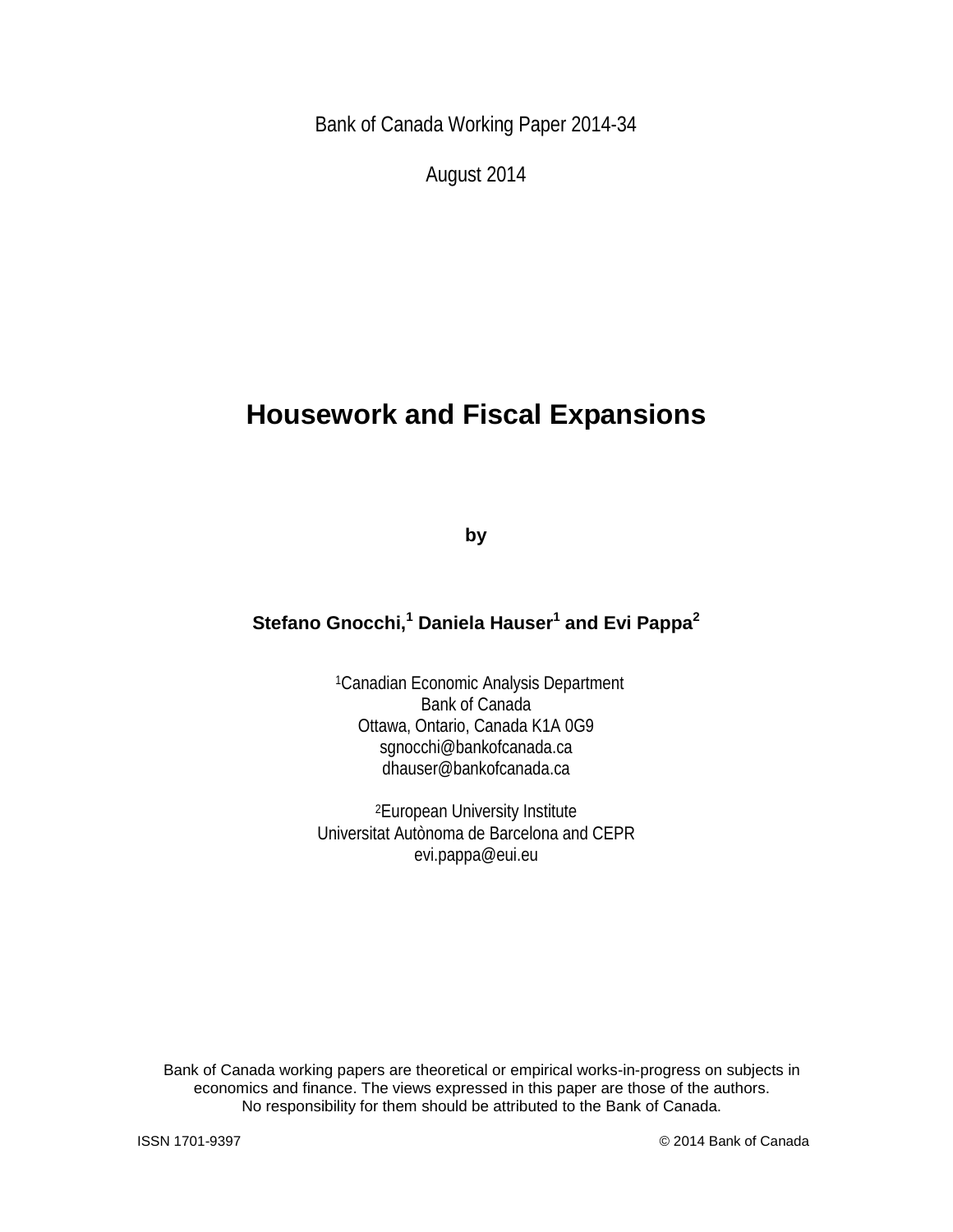## **Acknowledgements**

Evi Pappa gratefully acknowledges financial support from the Spanish Ministry of Education and Science through grant ECO2009-09847, the support of the Barcelona GSE Research Network and of the Government of Catalonia.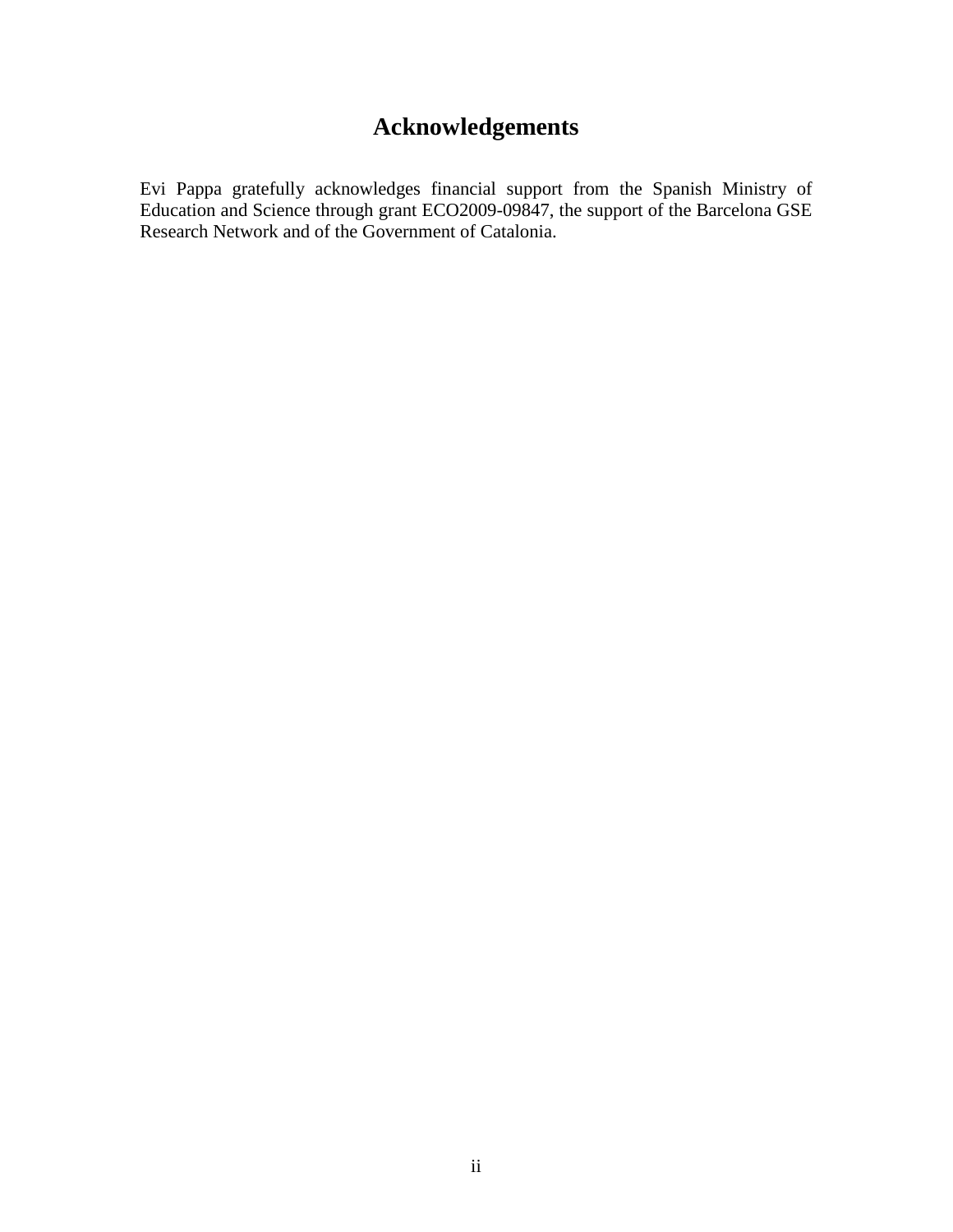### **Abstract**

We build an otherwise-standard business cycle model with housework, calibrated consistently with data on time use, in order to discipline consumption-hours complementarity and relate its strength to the size of fiscal multipliers. We show that if substitutability between home and market goods is calibrated on the empirically relevant range, consumption-hours complementarity is large and the model generates fiscal multipliers that agree with the evidence. Hence, our analysis supports the relevance of consumption-hours complementarity for fiscal multipliers. However, we also find that explicitly modeling the home sector is more appealing than restricting to the consumption-leisure margin and/or to the preferences proposed by Greenwood, Hercowitz and Huffman (1988). A housework model can imply substantial complementarity, without low wealth effects contradicting the microeconomic evidence.

*JEL classification: E24, E32, E52, E62 Bank classification: Fiscal policy; Business fluctuations and cycles*

## **Résumé**

Nous construisons un modèle de cycle économique standard auquel nous intégrons les travaux ménagers, et que nous étalonnons en fonction de données sur l'emploi du temps, afin d'assujettir aux données la complémentarité entre la consommation et les heures travaillées et d'établir le lien entre le degré de cette complémentarité et la taille des multiplicateurs budgétaires. Nous montrons que, si la substituabilité entre les produits maison et les produits marchands est étalonnée sur la fourchette de données pertinente du point de vue empirique, la complémentarité consommation-heures travaillées est importante et le modèle génère des multiplicateurs budgétaires qui concordent avec les données. Ainsi, l'importance de la complémentarité consommation-heures travaillées pour les multiplicateurs budgétaires est étayée par notre analyse. Par ailleurs, nous constatons également qu'il est plus avantageux de modéliser explicitement la production domestique que de s'en tenir à l'arbitrage consommation-loisirs ou aux préférences proposées par Greenwood, Hercowitz et Huffman (1988). Un modèle de travaux ménagers peut générer une complémentarité considérable, sans que de faibles effets de richesse viennent contredire les observations microéconomiques.

*Classification JEL : E24, E32, E52, E62 Classification de la Banque : Politique budgétaire; Cycles et fluctuations économiques*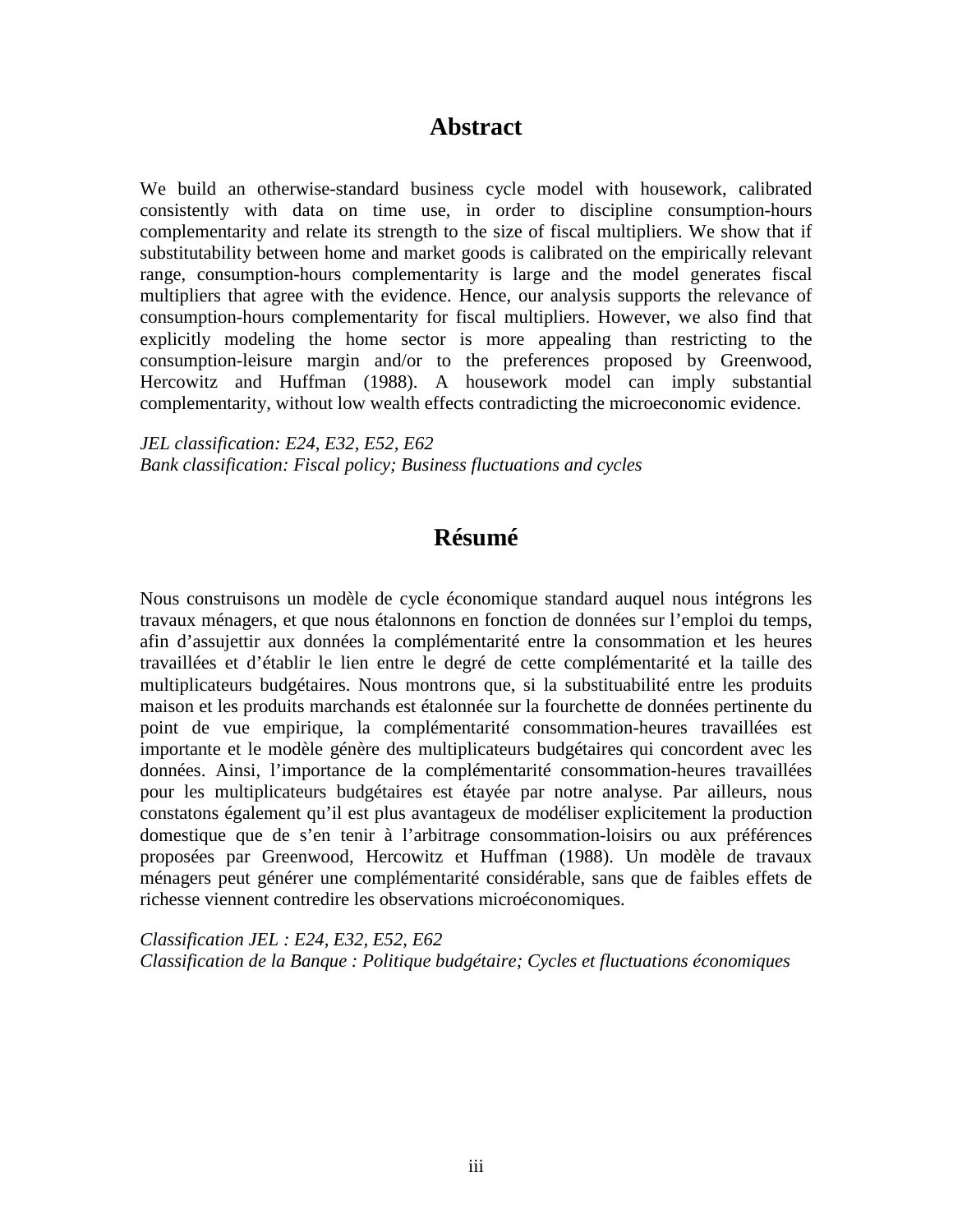## 1 Introduction

The propagation of exogenous changes in public consumption to macroeconomic variables is at the center of a controversial and ongoing debate. Standard theories of the business cycle have had difficulty spanning the entire range of estimates for fiscal multipliers, which vary considerably across studies, depending on the assumptions used to identify fiscal shocks.<sup>1</sup> Various theories have been proposed to reconcile theoretical predictions with the evidence. Recent contributions, such as Nakamura and Steinsson (2014), Bilbiie (2011), Hall (2009a) and Monacelli and Perotti (2008, 2010), have emphasized the importance of complementarity between consumption and hours worked. Direct evidence on complementarity is rather scant and its relevance is motivated by the observation that consumption falls upon retirement, as in Aguiar and Hurst (2005). In this paper, we propose a model of housework, calibrated consistently with evidence on time use, in order to discipline consumption-hours complementarity and relate its strength to the size of fiscal multipliers.

On top of the non-negligible size of the home sector, both in terms of time and capital, as stressed, for example, in Benhabib, Rogerson and Wright (1991), our emphasis on home production is motivated by recent contributions pointing to a great deal of substitutability between housework and market work. Aguiar and Hurst (2007) have pointed out that substitutability between housework and market work is important over the life cycle. At business cycle frequencies, home production is estimated to absorb about 30 percent of foregone market work (Aguiar, Hurst and Karabarbounis (2013)). Also, the literature on home production has made available estimates about the substitutability between home and market goods. Such estimates might be informative in assessing the quantitative relevance of consumption-hours complementarity for fiscal multipliers.

We follow Benhabib, Rogerson and Wright (1991) and we build an otherwisestandard business cycle model with nominal price rigidities, where the household can employ time and capital to produce a good that is non-tradable on the market. We calibrate the model to match the size of the home sector in the United States. Then, we map the elasticity of substitution between home and market goods into a measure of complementarity as well as into fiscal multipliers of output, hours worked and market consumption. We find that if substitutability between home and market goods is calibrated on the empirically relevant range, between 2 and 4, consumption-hours complementarity is large and the model spans the whole range of estimates, agreeing with the evidence from vector autoregressions (VARs). In particular, for the midpoint value of substitutability, the output multiplier is larger than 1, the consumption multiplier is mildly positive and it amounts to 0.13 percent.

Our analysis has interesting implications for the theoretical literature on fiscal multipliers. To begin with, we find that evidence on home production supports

<sup>1</sup>See Blanchard and Perotti (2002), Ramey (2011), Burnside, Eichenbaum and Fisher (2004), Mountford and Uhlig (2009), Pappa (2009), Uhlig (2010), Perotti (2008), Caldara and Kamps (2012) and Zubairy (2014) as a representative, though not exhaustive, sample of the empirical literature.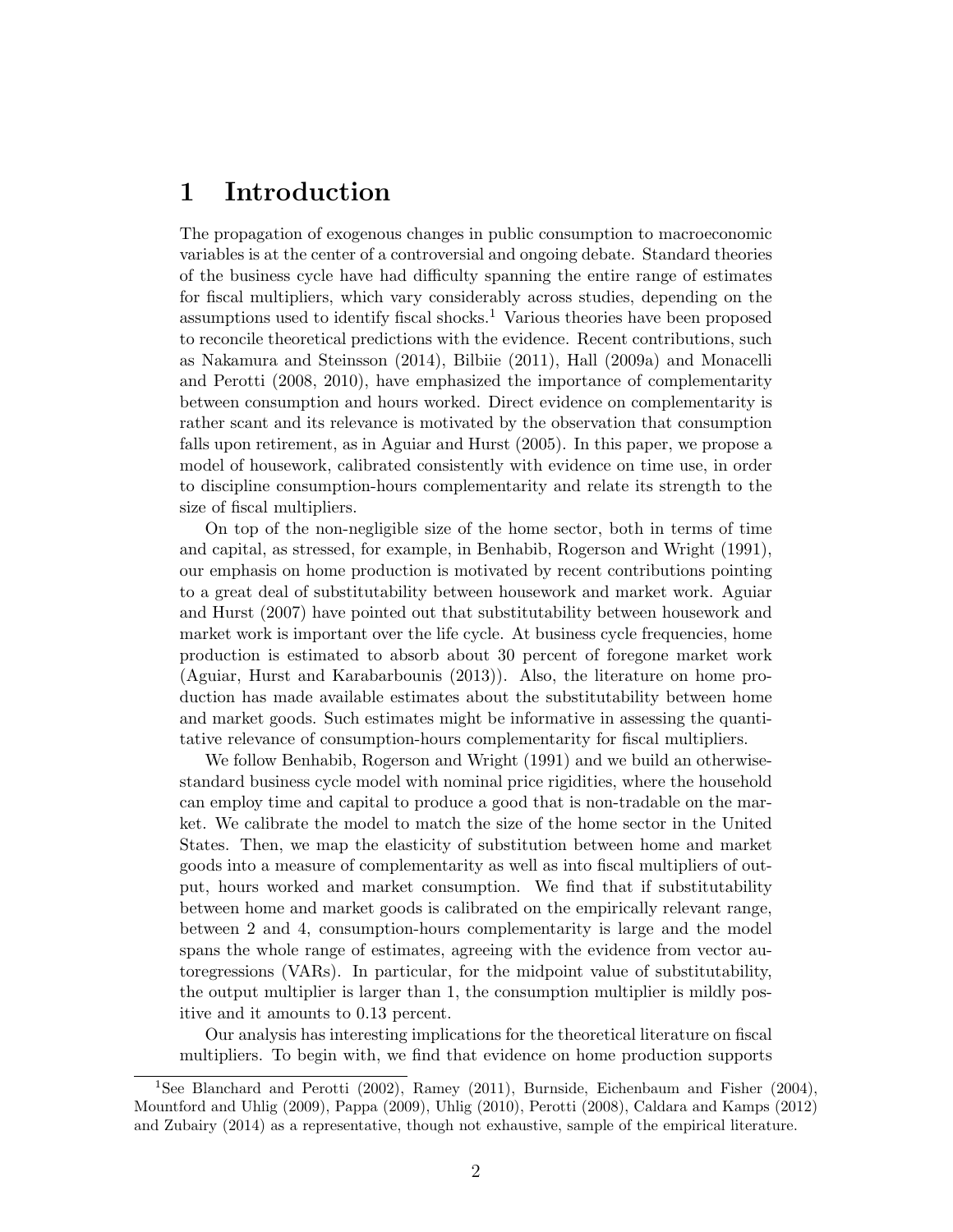the relevance of consumption-hours complementarity. However, our model of housework delivers further insights. As Benhabib, Rogerson and Wright (1990, 1991) showed, for any utility function specified in a housework model, there exists a reduced-form utility function that delivers the same market outcomes in a model that abstracts from housework. Therefore, to the extent that some evidence on home production is available, this class of models can be used to discriminate among alternative theories that advocate particular preferences to rationalize macroeconomic data. We compare our model with an alternative one that assumes away home production and embeds preferences commonly used in the literature: those proposed by King, Plosser and Rebelo (1988) (KPR) – the most widely used in macroeconomics – and the ones proposed by Greenwood, Hercowitz and Huffman (1988) (GHH) – which have recently become increasingly popular. A model with KPR preferences can generate fiscal multipliers comparable with the ones in our model by assuming an elasticity of intertemporal substitution that is implausibly low. For example, to obtain a consumption multiplier of 0.13 percent, one would need to calibrate the risk-aversion parameter to 5. Since our model is closer to the microeconomic evidence than a model with KPR preferences, our reduced-form preferences must be more general than a KPR defined over market variables, even though we assume KPR preferences in the "structural" model. We conclude that invoking substitutability between market and home goods by explicitly modeling the home sector might be more appealing than restricting to the consumption-leisure margin in a model with KPR preferences. As far as GHH preferences are concerned, they can generate substantial degrees of complementarity by ruling out wealth effects, which, however, seem to be sizeable, according to microeconomic evidence (Imbens, Rubin and Sacerdote (2001)). We measure the strength of the wealth effect in our model and we find that it is substantial. Hence, our analysis is less supportive of theories building on GHH preferences: a housework model can imply empirically relevant degrees of complementarity, without assuming an implausibly low wealth effect. In this respect, our findings are consistent with and support the results by Eusepi and Preston (2009) and Furlanetto and Seneca (2014).

In our model, there are two key features that affect fiscal multipliers. First, after a positive fiscal shock, aggregate demand is boosted, the price markup falls because of nominal rigidity, labor demand shifts outward and the real wage increases, ceteris paribus. Hence, at times when the government is spending, it is particularly attractive to work on the market and consume market goods. Although we focus on price stickiness, one could replace it with any alternative theory that yields countercyclical markups, conditional on the fiscal shock. This channel counteracts the negative wealth effect that depresses market consumption and detains the expansion of aggregate economic activity. Second, the size of the home sector and the substitutability between home and market goods affect the incentive to reallocate resources to the market sector when government consumption increases. Equivalently, if home and market goods are good substitutes, market goods and hours worked on the market are complements. When complementarity is strong enough, the outward shift of labor demand outbal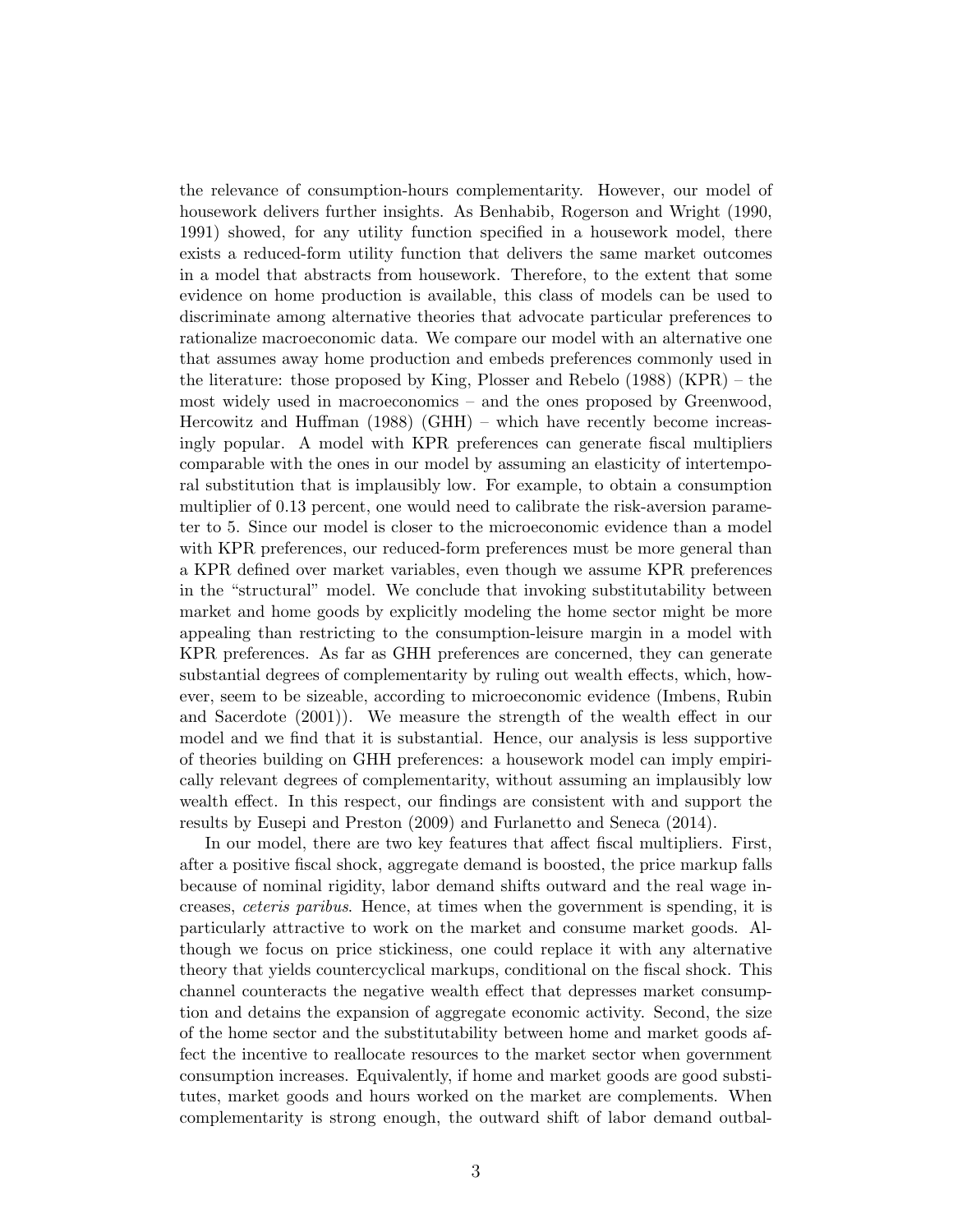ances the negative wealth effect, market consumption increases and the output multiplier is larger than one.

Our paper relates to two large strands of macroeconomics. On the one hand, the seminal contributions by Benhabib, Rogerson and Wright (1991) and Greenwood and Hercowitz (1991) have spurred a rich literature. For instance, McGrattan, Rogerson and Wright (1997) introduce housework in a real business cycle model with fiscal policy. Campbell and Ludvigson (2001) further discuss the implications of modeling home production in business cycle models. Canova and Ubide (1998) and Karabarbounis (2014) show that home production is helpful in addressing open-economy puzzles. Aruoba, Davis and Wright (2012) discuss the relevance of housework for monetary policy. On the other hand, many theories have been proposed to rationalize estimated fiscal multipliers. Galí, López-Salido and Vallés (2007) first modeled hand-to-mouth consumers to generate sizeable demand effects, making consumption respond to current income. Corsetti, Meier and Müller  $(2012)$  explain a positive private consumption response with spending reversals: current higher government expenditure implies permanently lower future expenditure, so as to keep constant long-run government debt. Finally, Ravn, Schmitt-Grohé and Uribe (2012) focus on deep habits. In this case, an increase in domestic aggregate demand provides an incentive for firms to lower markups shifting the labor demand curve outward, which is similar to our case of sticky prices.

The rest of the paper is organized as follows: Section 2 presents the model and Section 3 its baseline parametrization. Section 4 computes impulse responses, inspects the mechanism and, after summarizing the implications of our findings for the literature, it performs extensive robustness analysis. Section 5 concludes.

## 2 The Model

We consider an otherwise-standard New Keynesian model, where households can combine time and capital to produce non-tradable home goods. As in Benhabib, Rogerson and Wright (1991) and McGrattan, Rogerson and Wright  $(1997)$ ,<sup>2</sup> households enjoy leisure and consumption of a composite index, which aggregates market and home goods. The fiscal authority buys market goods and subsidizes production so as to offset the steady-state distortion due to firms' market power. Expenditures are financed by levying lump-sum taxes.<sup>3</sup> Finally, the central bank is in charge of setting the nominal interest rate.

<sup>&</sup>lt;sup>2</sup>Differently from Greenwood and Hercowitz (1991), we allow households to substitute leisure with time spent working either at home or on the market.

<sup>&</sup>lt;sup>3</sup>In Appendix B, we show that our findings continue to hold in the case of distortionary taxation. However, we always retain the assumption that distortionary taxes do not respond to transitory government expenditure shocks, since we follow the empirical literature in focusing on deficit spending.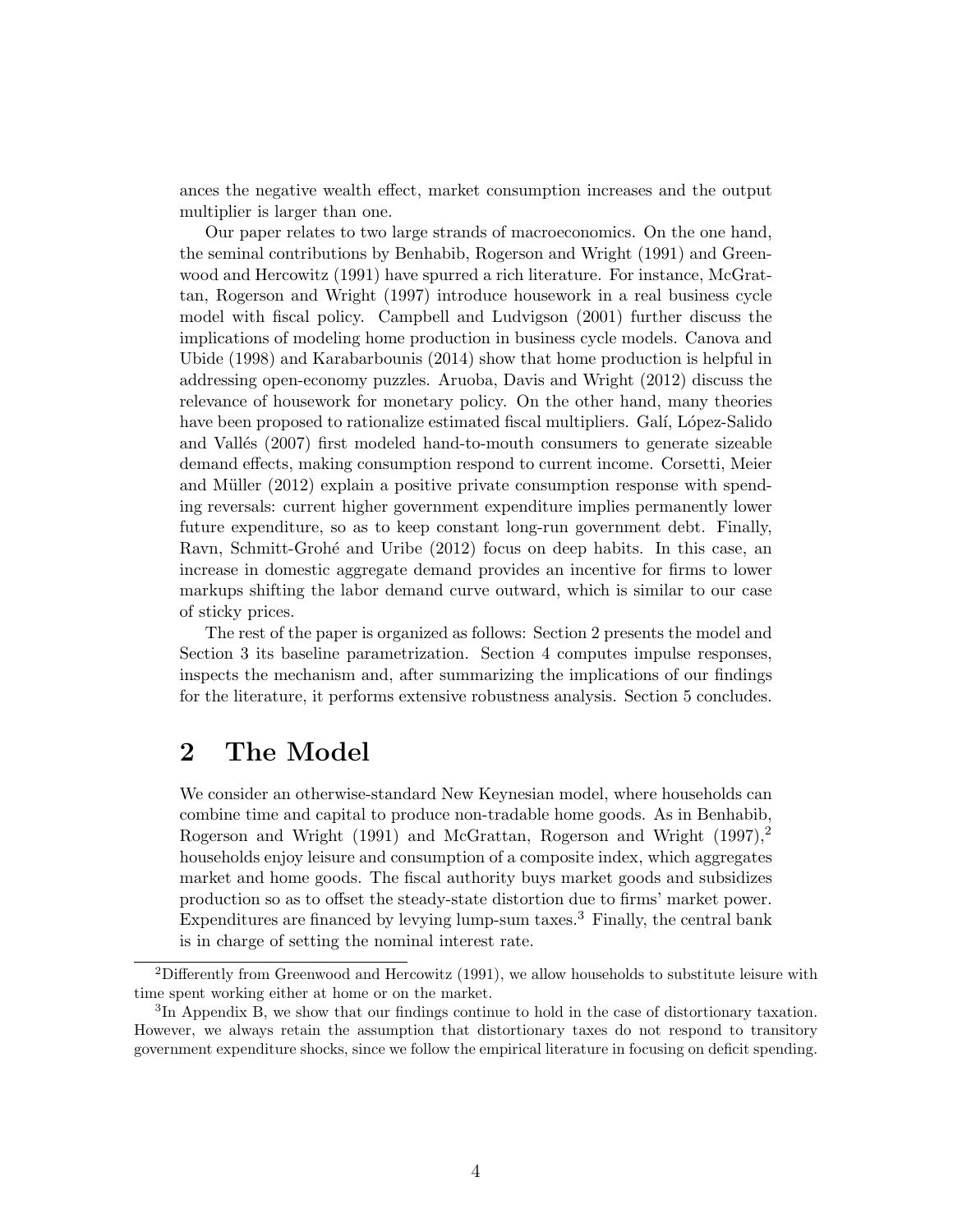#### 2.1 Policy-makers

In the economy, there are infinitely many varieties of market goods indexed by  $i \in [0,1]$ . The fiscal authority buys each variety,  $G_t(i)$ , at its market price,  $P_t(i)$ . We define aggregate government expenditure,  $G_t$ , as a composite index:

$$
G_t = \left[ \int_0^1 \left( G_t(i) \right)^{\frac{\varepsilon - 1}{\varepsilon}} di \right]^{\frac{\varepsilon}{\varepsilon - 1}},\tag{2.1}
$$

where  $\varepsilon > 1$  is the elasticity of substitution across varieties and  $log(G_t)$  exogenously evolves according to a first-order autoregressive process, with mean equal to  $log(G)$  and persistence  $\rho_q$ . We assume that the government chooses quantities  $G_t(i)$  in order to minimize total expenditure,  $\int_0^1 P_t(i)G_t(i) di$ , given  $G_t$ . Hence, the condition

$$
G_t(i) = \left(\frac{P_t(i)}{P_t}\right)^{-\varepsilon} G_t \tag{2.2}
$$

pins down public consumption of each variety,  $i$ , where

$$
P_t = \left[ \int_0^1 P_t(i)^{1-\varepsilon} \, di \right]^{\frac{1}{1-\varepsilon}}.
$$
\n(2.3)

The central bank decides on the nominal interest rate by following a Taylor-type rule:

$$
(1 + R_t) = (1 + R_{t-1})^{\rho_m} \left(\beta^{-1} \Pi_t^{\Phi_\pi} \tilde{y}_t^{\Phi_y}\right)^{1 - \rho_m} \left(\frac{\tilde{y}_t}{y_{t-1}^2}\right)^{\Phi_{dy}}.\tag{2.4}
$$

 $\Pi_t \equiv (P_t/P_{t-1})$  and  $\tilde{y}_t$  denote inflation and market production in deviation from the flexible-price equilibrium, respectively.  $\rho_m$ ,  $\Phi_{\pi}$ ,  $\Phi_y$  and  $\Phi_{dy}$  are parameters chosen by the monetary authority. Among others, this rule has been considered by Smets and Wouters (2007).<sup>4</sup>

#### 2.2 Households

Households can buy market goods, which can be either allocated to consumption,  $C_{m,t}(i)$ , or stored for investment purposes,  $I_t(i)$ . We define aggregate market consumption and investment as

$$
C_{m,t} = \left[ \int\limits_0^1 \left( C_{m,t}(i) \right)^{\frac{\varepsilon-1}{\varepsilon}} di \right]^{\frac{\varepsilon}{\varepsilon-1}} \text{ and } I_t = \left[ \int\limits_0^1 \left( I_t(i) \right)^{\frac{\varepsilon-1}{\varepsilon}} di \right]^{\frac{\varepsilon}{\varepsilon-1}}. \tag{2.5}
$$

The evolution of capital over time is thus described by

$$
K_{t+1} = (1 - \delta)K_t + I_t - \frac{\xi}{2} \left( \frac{K_{t+1}}{K_t} - 1 \right)^2, \tag{2.6}
$$

<sup>4</sup>Due to the production subsidy, the flexible-price equilibrium is constrained efficient, thus the monetary rule targets a welfare-relevant output gap. In Appendix C, we provide extensive robustness analysis on the monetary rule.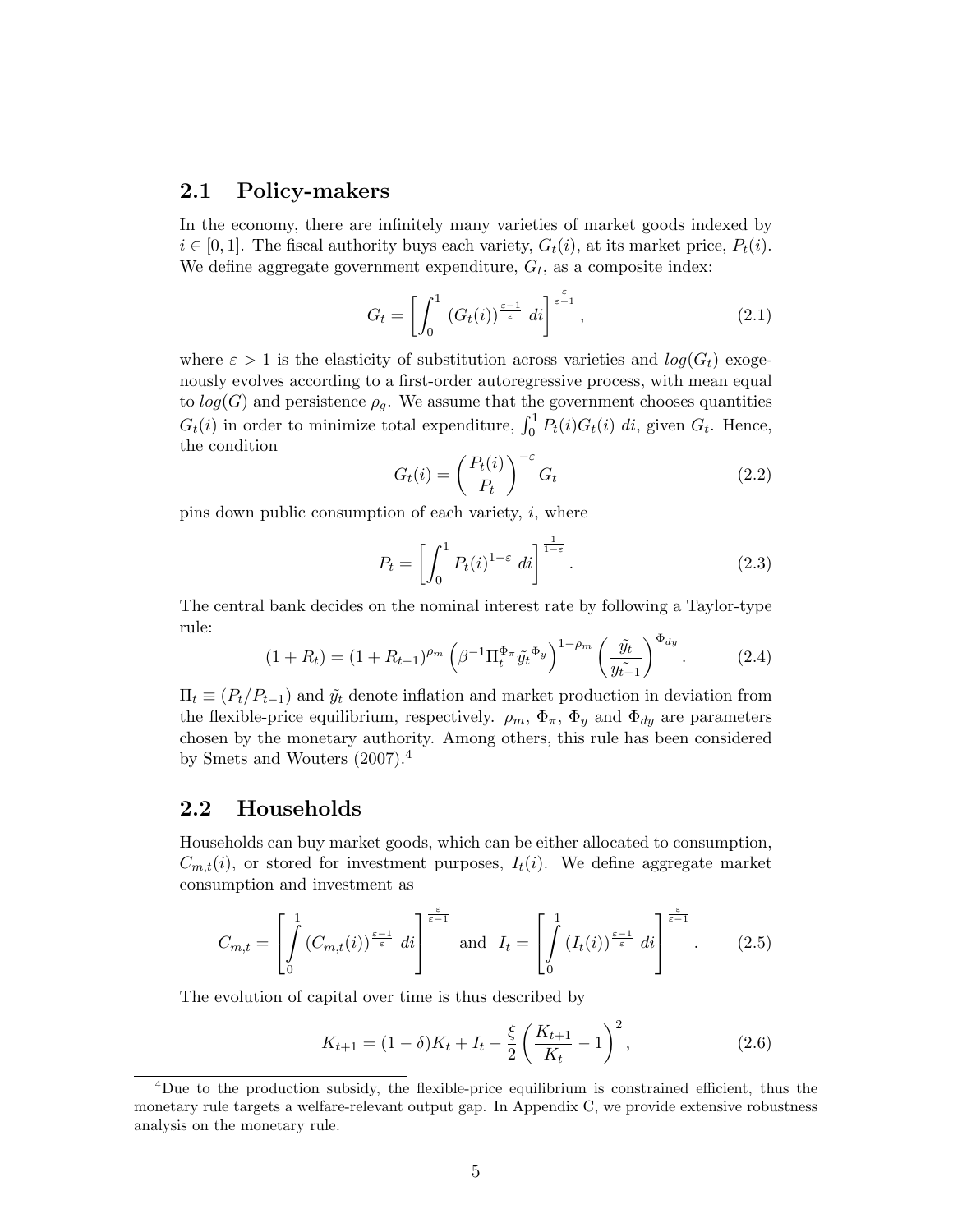where  $\delta \in (0, 1]$  and  $\xi > 0$  stand for the depreciation rate and capital adjustment costs, respectively. The existing capital stock can be rented to firms at price  $r_t$  or retained within the household for home production purposes. Let  $K_{m,t}$ be the capital stock available to firms and  $K_{n,t}$  the capital stock available for non-market activity. Hence,

$$
K_t = K_{m,t} + K_{n,t}.\tag{2.7}
$$

The time endowment, which we normalize to 1, can be allocated to market work in exchange for a real wage  $W_t$  or to housework, so that

$$
1 = h_{m,t} + h_{n,t} + l_t.
$$
\n(2.8)

 $h_{m,t}$  and  $h_{n,t}$  represent hours worked on the market and at home, respectively, while  $l_t$  is the residual time that can be enjoyed as leisure. We assume that households are price-takers in all markets and that financial markets are complete. Hence, the optimal allocation of expenditure across varieties i implies the flow budget constraint

$$
E_t\left\{Q_{t,t+1}B_{t+1}\right\} + P_t(C_{m,t} + I_t) \leq B_t + W_t P_t h_{m,t} + r_t P_t K_{m,t} + T_t. \tag{2.9}
$$

 $B_{t+1}$  is a portfolio of state-contingent assets,  $Q_{t,t+1}$  is the stochastic discount factor for one-period-ahead nominal payoffs<sup>5</sup> and  $T_t$  are all lump-sum taxes and transfers, including firms' profits. The household has the following preferences:

$$
E_0 \sum_{t=0}^{\infty} \beta^t \frac{\left[ (C_t)^b (l_t)^{1-b} \right]^{1-\sigma} - 1}{1-\sigma}, \tag{2.10}
$$

where  $b \in (0,1)$  and  $\sigma \geq 1$ .  $C_t$  is an index that combines aggregate market and home goods,  $C_{n,t}$ :

$$
C_t = \left[ \alpha_1(C_{m,t})^{b_1} + (1 - \alpha_1)(C_{n,t})^{b_1} \right]^{\frac{1}{b_1}}; \ \alpha_1 \in [0,1] \ \text{and} \ b_1 < 1; \tag{2.11}
$$

$$
C_{n,t} = (K_{n,t})^{\alpha_2} (h_{n,t})^{1-\alpha_2}; \ \alpha_2 \in [0,1].
$$
 (2.12)

Home goods cannot be traded, but rather have to be produced within the household by combining capital and labor. According to our preference specification, aggregate market and home goods can be substituted at a constant elasticity<sup>6</sup>  $(1-b_1)^{-1}.$ 

<sup>&</sup>lt;sup>5</sup>The stochastic discount factor in period  $t$  is the price of a bond that delivers one unit of currency if a given state of the world realizes in period  $t + 1$ , divided by the conditional probability that the state of the world occurs given the information available in t. The nominal interest rate,  $R_t$ , relates to the discount factor according to  $(1 + R_t) = {E_t Q_{t,t+1}}^{-1}$  by a standard no-arbitrage argument.

<sup>&</sup>lt;sup>6</sup>Recall the following limiting cases: when  $b_1$  approaches one,  $C_{m,t}$  and  $C_{n,t}$  are perfect substitutes. They are instead perfect complements if  $b_1$  tends to minus infinity.  $b_1 = 0$  nests the Cobb-Douglas specification. We restrict to a Cobb-Douglas home production technology. Appendix B shows that our findings extend to the case of a constant elasticity of substitution (CES) production function.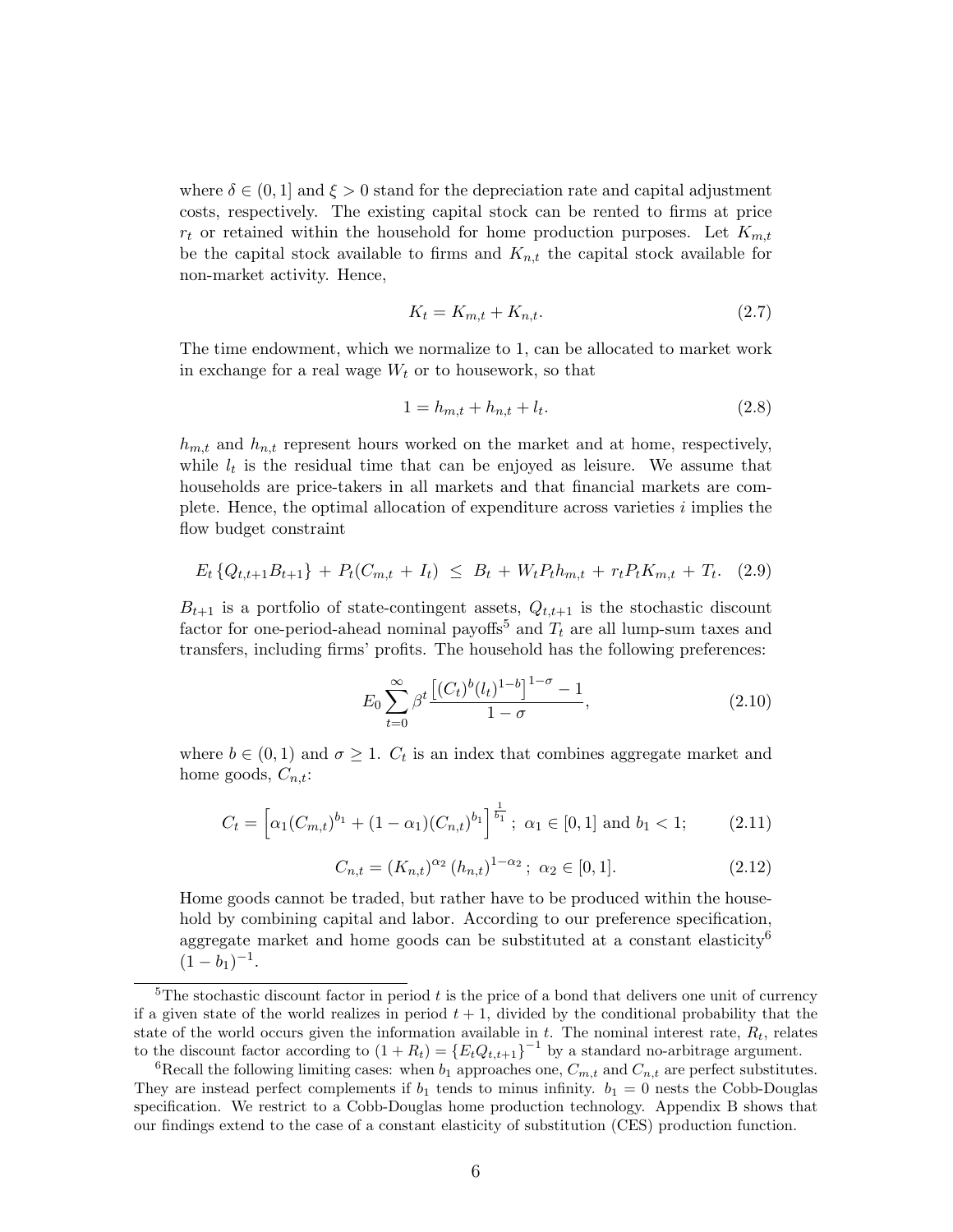Given initial values of the capital stock  $K_0$  and assets  $B_0$ , and all prices and policies, households maximize their lifetime utility by choosing state-contingent sequences of market and home consumption, capital and hours worked, as well as the total stock of capital and bonds to carry over to the next period. The solution to the households' problem needs to satisfy three intratemporal conditions:

$$
\frac{\alpha_1}{1-\alpha_1} \left[ \frac{C_{m,t}}{C_{n,t}} \right]^{b_1-1} = \frac{1-\alpha_2}{W_t} \left( \frac{C_{n,t}}{h_{n,t}} \right), \tag{2.13}
$$

$$
\frac{\alpha_1}{1-\alpha_1} \left[ \frac{C_{m,t}}{C_{n,t}} \right]^{b_1-1} = \frac{\alpha_2}{r_t} \left( \frac{C_{n,t}}{K_{n,t}} \right), \tag{2.14}
$$

$$
W_t(1 - h_{n,t} - h_{m,t}) = \frac{1 - b}{b\alpha_1} C_{m,t}^{1 - b_1} C_t^{b_1}.
$$
 (2.15)

Equation (2.13) drives the optimal allocation of time between the home and the market sector. It establishes that the marginal rate of substitution between home and market consumption has to equalize the corresponding relative price, which is the ratio between the return to housework, i.e., the marginal productivity of labor in the non-market sector, and the return to market work, i.e., the real wage. Similarly, equation (2.14) requires that the marginal rate of substitution between the two consumption goods is equal to the ratio of returns to capital in the two sector, marginal productivity of capital at home and the rental rate of market capital. Taken together, the two conditions imply that returns to labor, relative to capital, are equalized across sectors. In fact, the household can freely reallocate both time and capital between market and non-market activity. Equation (2.15) is the standard intratemporal optimality condition solving for the leisure-consumption trade-off. Finally, two conventional Euler equations are required for the allocation to be optimal intertemporally, one for the capital stock and one for financial assets:

$$
\beta E_t \left\{ \frac{\lambda_{t+1}}{\lambda_t} \left[ 1 + \frac{\xi}{K_t} \left( \frac{K_{t+1}}{K_t} - 1 \right) \right]^{-1} \right\}
$$
\n
$$
\left[ 1 - \delta + r_{t+1} + \xi \left( \frac{K_{t+2}}{K_{t+1}} - 1 \right) \left( \frac{K_{t+2}}{K_{t+1}^2} \right) \right] \right\} = 1,
$$
\n
$$
\beta E_t \left\{ \frac{\lambda_{t+1}}{\lambda_t} (1 + R_t) \Pi_{t+1}^{-1} \right\} = 1,
$$
\n(2.17)

where  $\lambda$  denotes the marginal utility of market consumption and reads as

$$
\lambda_t = b\alpha_1 (1 - h_{n,t} - h_{m,t})^{(1-b)(1-\sigma)} C_{m,t}^{b_1-1} (C_t)^{b(1-\sigma)-b_1}.
$$
 (2.18)

#### 2.3 Firms

In the economy, there are infinitely many monopolistically competitive firms,  $i \in$ [0, 1]. Each firm buys market capital and hours worked on perfectly competitive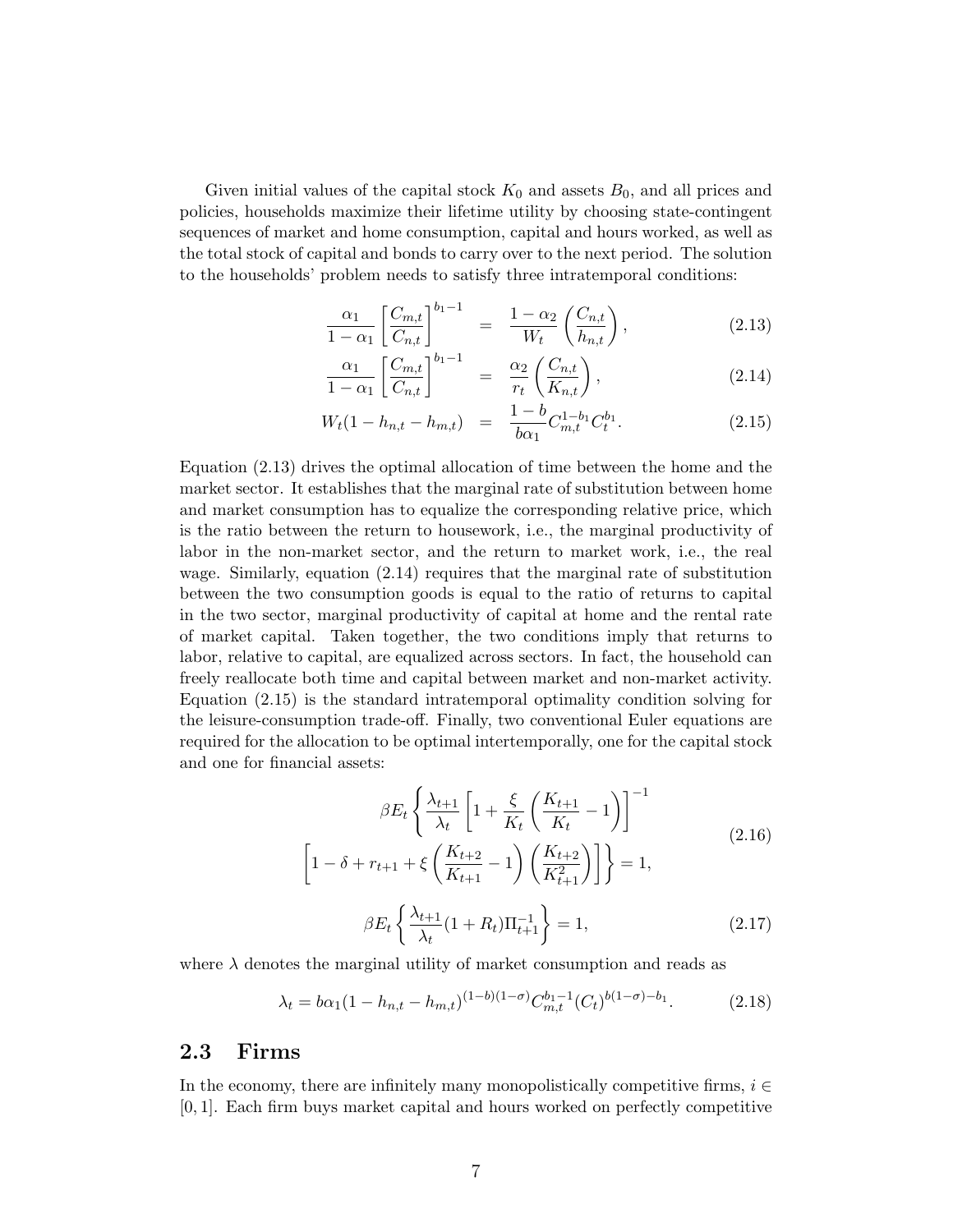markets in order to produce a variety  $i$  of the market good, according to the following production function:

$$
Y_t(i) = (K_{m,t}(i))^{\alpha_3} (h_{m,t}(i))^{1-\alpha_3}, \quad \alpha_3 \in [0,1].
$$
 (2.19)

Cost minimization yields

$$
\alpha_3 RMC_t \left(\frac{Y_t(i)}{K_{m,t}(i)}\right) = r_t, \qquad (2.20)
$$

$$
(1 - \alpha_3)RMC_t\left(\frac{Y_t(i)}{h_{m,t}(i)}\right) = W_t.
$$
\n(2.21)

The real marginal cost,  $RMC_t$ , is constant across firms because of constant returns to scale in production and perfect competition on factor markets. We follow Calvo (1983) and we assume that in any given period each firm resets its price  $P_t(i)$  with a constant probability  $(1 - \theta)$ . At a given price  $P_t(i)$ , production has to satisfy demand:

$$
Y_t(i) = \left[\frac{P_t(i)}{P_t}\right]^{-\varepsilon} [C_{m,t} + I_t + G_t]. \qquad (2.22)
$$

We assume that production is subsidized by the government, which pays a fraction  $\tau$  of the cost per unit of production. Maximization of profits

$$
E_t \left\{ \sum_{j=0}^{\infty} \theta^j Q_{t,t+j} \left[ P_t(i) Y_{t+j}(i) - P_{t+j}(1-\tau) R M C_{t+j} Y_{t+j}(i) \right] \right\}
$$
(2.23)

subject to constraint (2.22) yields the following first-order condition for any firm  $i$  that is allowed to re-optimize in period  $t$ .

$$
E_t\left\{\sum_{j=0}^{\infty} \theta^j Q_{t,t+j} Y_{t+j}(i) \left[\frac{P_t^*}{P_t} - \frac{\varepsilon(1-\tau)}{\varepsilon - 1} RMC_{t+j}\Pi_{t,t+j}\right]\right\} = 0.
$$
 (2.24)

 $P_t^*$  is the optimal price,  $Q_{t,t+j}$  denotes the stochastic discount factor in period t for nominal profits  $j$  periods ahead and it is such that

$$
Q_{t,t+j} = \beta^j E_t \left\{ \frac{\lambda_{t+j}}{\lambda_t} \Pi_{t,t+j}^{-1} \right\},\tag{2.25}
$$

while  $\Pi_{t,t+j} \equiv (P_{t+j}/P_t)$ . Calvo pricing implies the following conventional relation between inflation and the relative price charged by re-optimizing firms:

$$
\frac{P_t^*}{P_t} = \left(\frac{1 - \theta \Pi_t^{\varepsilon - 1}}{1 - \theta}\right)^{\frac{1}{1 - \varepsilon}}.\tag{2.26}
$$

The necessary condition for profit maximization (2.24) can easily be rewritten as

$$
\frac{P_t^*}{P_t} = \frac{x_{1,t}}{x_{2,t}},\tag{2.27}
$$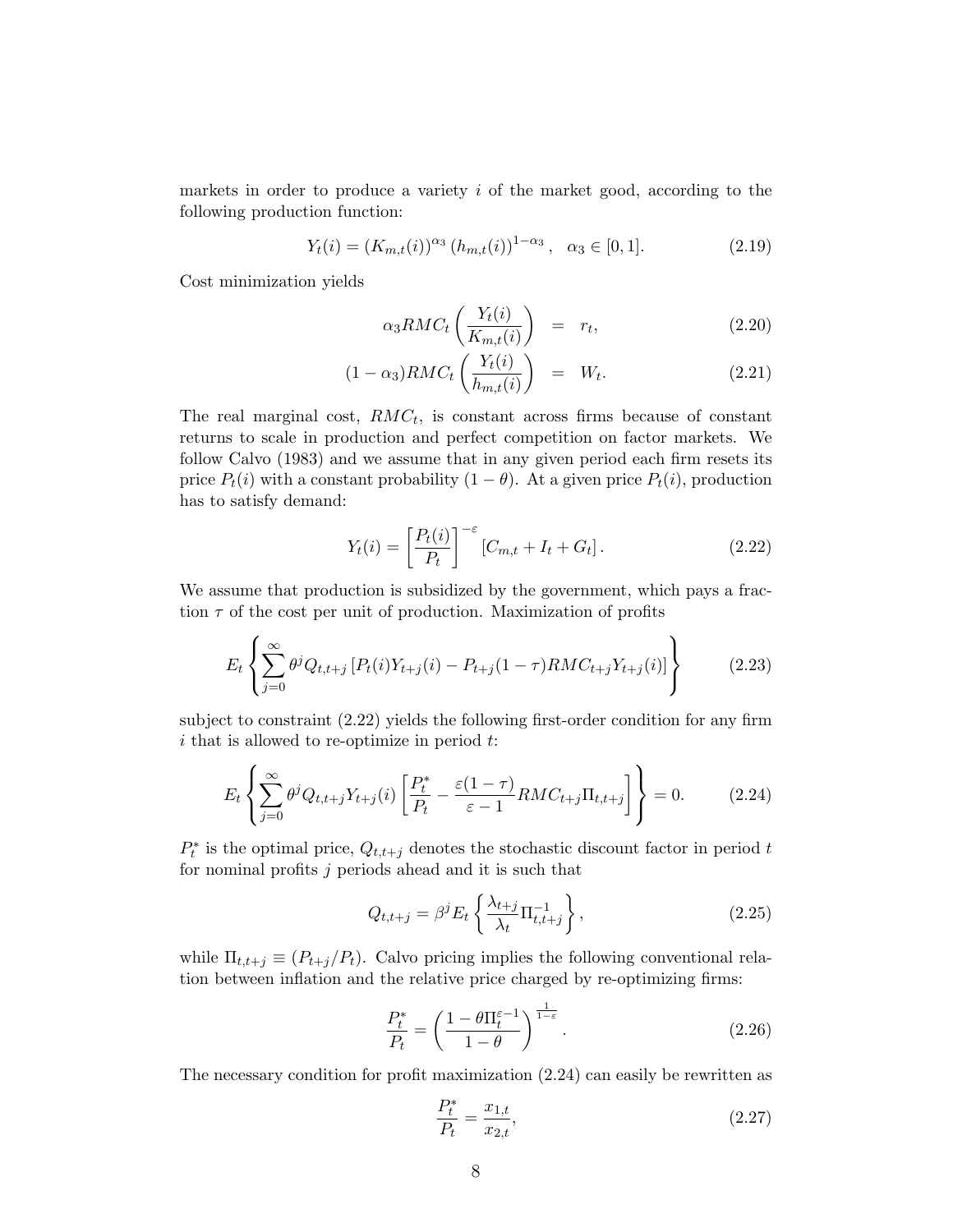where the auxiliary variables  $x_{1,t}$  and  $x_{2,t}$  are recursively defined by

$$
x_{1,t} = [C_{m,t} + I_t + G_t] \left(\frac{\varepsilon(1-\tau)}{\varepsilon - 1}\right) RM C_t +
$$
  

$$
\beta \theta E_t \left\{\frac{\lambda_{t+1}}{\lambda_t} \Pi_{t+1}^{\varepsilon} x_{1,t+1}\right\},
$$
 (2.28)

$$
x_{2,t} = [C_{m,t} + I_t + G_t] + \beta \theta E_t \left\{ \frac{\lambda_{t+1}}{\lambda_t} \Pi_{t+1}^{\varepsilon - 1} x_{2,t+1} \right\}.
$$
 (2.29)

### 2.4 Aggregation and Market Clearing

After defining aggregate production

$$
Y_t = \left[ \int_0^1 \left( Y_t(i) \right)^{\frac{\varepsilon - 1}{\varepsilon}} di \right]^{\frac{\varepsilon}{\varepsilon - 1}}, \tag{2.30}
$$

the clearing of the goods market implies

$$
Y_t = C_{m,t} + I_t + G_t.
$$
\n(2.31)

Define the market capital-labor ratio,  $k_t \equiv (K_{m,t}(i)) / (h_{m,t}(i))$ . By equations (2.20) and (2.21), the ratio is constant across firms and satisfies

$$
k_t = \frac{\alpha_3 W_t}{(1 - \alpha_3)r_t}.\tag{2.32}
$$

By the clearing of the labor market,

$$
h_{m,t} = \int_0^1 h_{m,t}(i) \, di. \tag{2.33}
$$

Integrating equation  $(2.19)$  over all firms i yields

$$
Y_t = \Delta_t^{-1} k_t^{\alpha_3} h_{m,t}, \tag{2.34}
$$

where  $\Delta_t$  denotes relative price dispersion

$$
\Delta_t \equiv \int_0^1 \left(\frac{P_t(i)}{P_t}\right)^{-\varepsilon} di,
$$
\n(2.35)

and evolves according to

$$
\Delta_t = (1 - \theta) \left(\frac{P_t^*}{P_t}\right)^{-\varepsilon} + \theta \Pi_t^{\varepsilon} \Delta_{t-1}.
$$
\n(2.36)

It is well known that  $log(\Delta_t)$  is a second-order term and can thus be neglected when the model is approximated to the first order around the non-stochastic steady state. By the clearing of the capital rental market,

$$
K_{m,t} = \int_0^1 K_{m,t}(i) \, di,\tag{2.37}
$$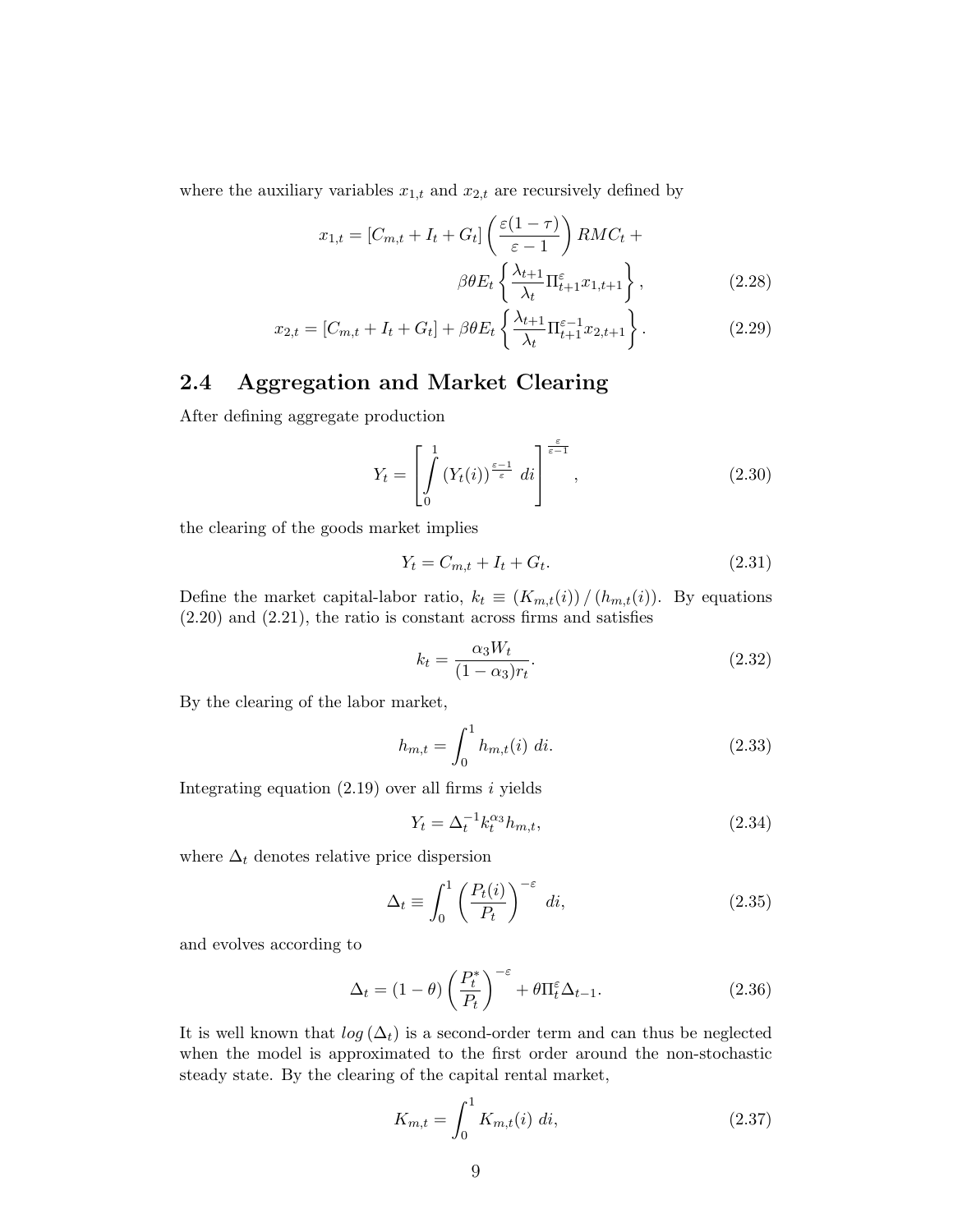which implies

$$
K_{m,t} = k_t h_{m,t}.\tag{2.38}
$$

Finally, by using (2.38) into (2.34), one can obtain the aggregate production function

$$
Y_t = \Delta_t^{-1} (K_{m,t})^{\alpha_3} (h_{m,t})^{1-\alpha_3}, \qquad (2.39)
$$

as well as the aggregate counterparts of equations (2.20) and (2.21):

$$
\alpha_3 RMC_t \left(\frac{\Delta_t Y_t}{K_{m,t}}\right) = r_t, \qquad (2.40)
$$

$$
(1 - \alpha_3)RMC_t\left(\frac{\Delta_t Y_t}{h_{m,t}}\right) = W_t.
$$
\n(2.41)

## 3 Parametrization of the Model

We resort to data in order to choose the values of structural parameters that capture the importance of the home sector, relative to the market economy. In particular, we calibrate these parameters in order to match the value of endogenous variables at the non-stochastic steady state with their observable counterparts. We discipline the remaining parameters by using independent microeconomic evidence as well as information coming from previous studies.<sup>7</sup> After a brief description of the data, this section illustrates the details of our calibration strategy. Table 1 summarizes parameter values and the corresponding source and/or calibration targets.

#### 3.1 Data

We collect time series of capital, investment, market consumption, government expenditure and the consumer price index (price index for personal consumption expenditure) from the U.S. Bureau of Economic Analysis. All the series refer to the time period 1950:Q1–2007:Q2, which excludes the financial crisis. Data are available at a quarterly frequency, with the exception of capital, which is annual. All series are seasonally adjusted. The series have been downloaded in current dollars and divided by the consumer price index. The series of market consumption includes non-durable goods and services, after subtracting the value of services from housing and utilities that in turn are considered as part of the non-market sector.<sup>8</sup> Consistently, we assign fixed non-residential assets to market capital, while we consider residential assets and the stock of durable goods as part of the home capital. We obtain total investment by adding purchases of durable goods to the fixed investment component, both residential and non-residential, but we leave out inventories, as in Smets and Wouters (2007).

<sup>&</sup>lt;sup>7</sup>In the exercises inspecting the transmission mechanism of fiscal shocks, we keep most of these parameters fixed. However, we extensively check the robustness of our findings in Section 4.4.

<sup>8</sup>This is conventional in the home production literature. See, for instance, McGrattan, Rogerson and Wright (1997).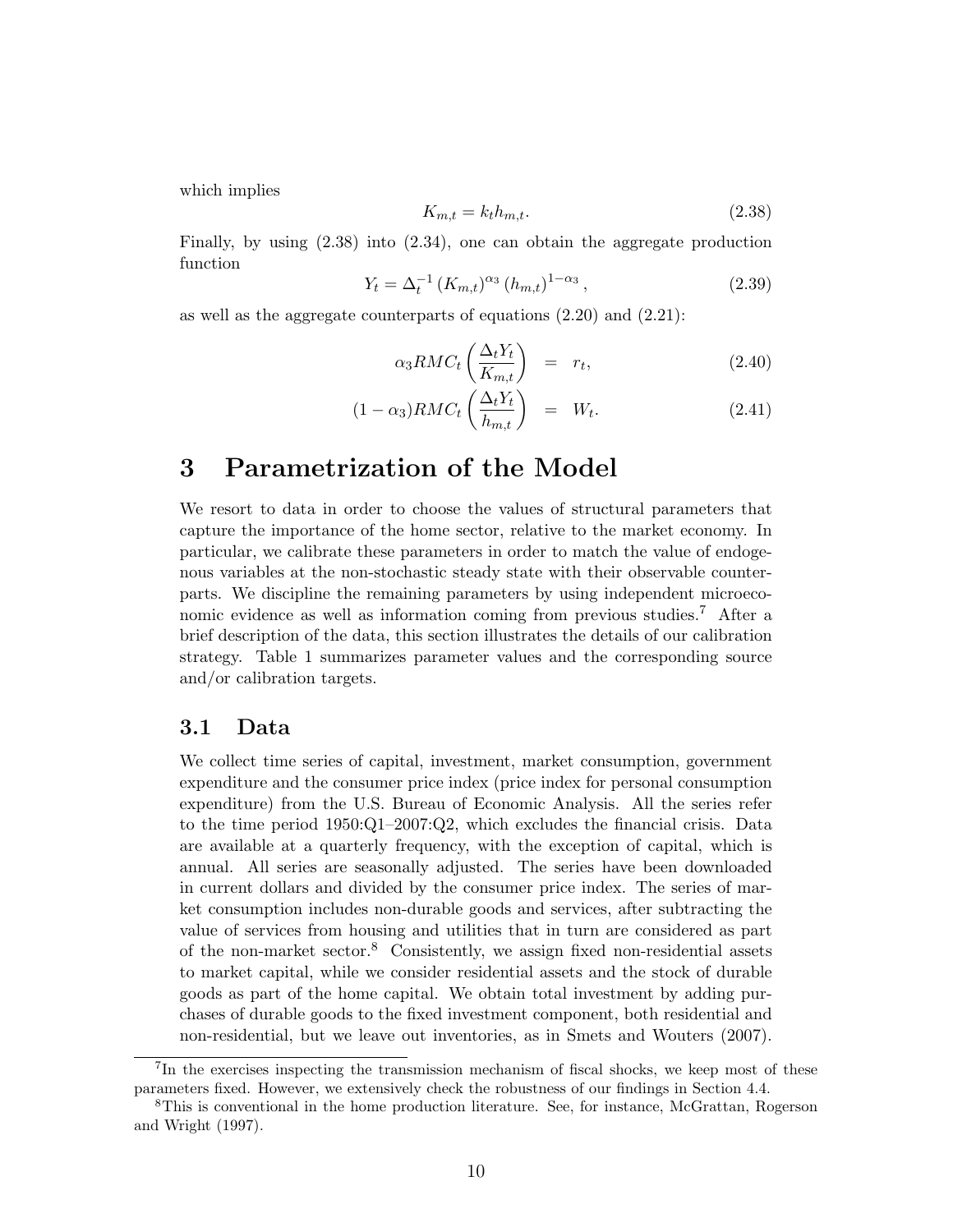For government expenditure, we only include purchases of goods, while we omit purchases of non-military durable goods and structures. We finally derive a measure of GDP consistent with the model by summing up market consumption, investment and government expenditure. We obtain average capital-output ratios equal to 1.29 and 1.69 in the market and in the home sectors, respectively. Government expenditure as a share of GDP amounts to 0.18.

We measure time use by relying on the information contained in the American Time Use Survey (ATUS), as summarized by Aguiar, Hurst and Karabarbounis (2013). The ATUS provides nationally representative estimates of how Americans spend their time, supplying data on a wide range of non-market activities, from childcare to volunteering, for a cross-section of roughly 100, 000 individuals over the period 2003–2010. Respondents are randomly selected from a subset of households that have completed their eighth and final month of interviews for the Current Population Survey (CPS). As a fraction of the weekly endowment, time allocated to market work is 0.33, time for housework amounts to 0.19 and the rest is devoted to leisure, which excludes sleeping, eating and personal-care time.<sup>9</sup>

#### 3.2 Baseline Calibration

We choose parameters  $\beta$ ,  $\varepsilon$ ,  $\theta$ ,  $\xi$  and  $\sigma$  by referring to independent microeconomic evidence and/or previous studies. We set the discount factor  $\beta$  to 0.99, which implies an annual interest rate of roughly 4 percent per year. The elasticity of substitution between market varieties,  $\varepsilon = 11$ , matches a 10 percent steady-state markup, while  $\theta = 0.75$  implies a conventional price duration of four quarters. A production subsidy,  $\tau = 1/\varepsilon$ , offsets the steady-state distortion due to monopolistic competition. As far as capital adjustment costs are concerned, estimates display great variability, ranging from  $\xi = 3$  to  $\xi = 110$ .<sup>10</sup> We restrict to a value in the middle range,  $\xi = 50$ . Parameter  $\sigma$  is determined so as to match an elasticity of intertemporal substitution equal to 0.5, a reasonable value for models matching growth and/or fluctuations facts.<sup>11</sup> Hence, we restrict to this case for our main parametrization, while we check for robustness in the next section.

When inspecting the transmission mechanism of fiscal shocks, for the sake of clarity we restrict to a simple monetary rule and we assume  $\rho_m = \Phi_y$  $\Phi_{dy} = 0$  and  $\Phi_{\pi} = 1.5$ . However, it is well known that the monetary response significantly affects the impact of spending shocks on macroeconomic variables.<sup>12</sup>

<sup>9</sup>As reported by Aguiar, Hurst and Karabarbounis (2013) in Table B1 of their online Appendix, the average respondent devotes 31.62 hours to market work and 18.12 hours to home production per week. Our figures obtain after subtracting from the weekly time endowment sleeping, personal care and eating, for a total of 72.92 hours. Instead, if those activities are included, market work and home production time result in 0.18 and 0.11, respectively. Both ways of accounting time are used in the home production literature. We choose the former in our baseline calibration, but our results are robust to the latter definition.

 $10$ For a survey, see Neiss and Pappa  $(2002)$ .

<sup>&</sup>lt;sup>11</sup>See Hall  $(2009b)$  and Guvenen  $(2006)$  for an overview.

 $12$ For an illustration of the empirical importance of monetary accommodation after fiscal shocks,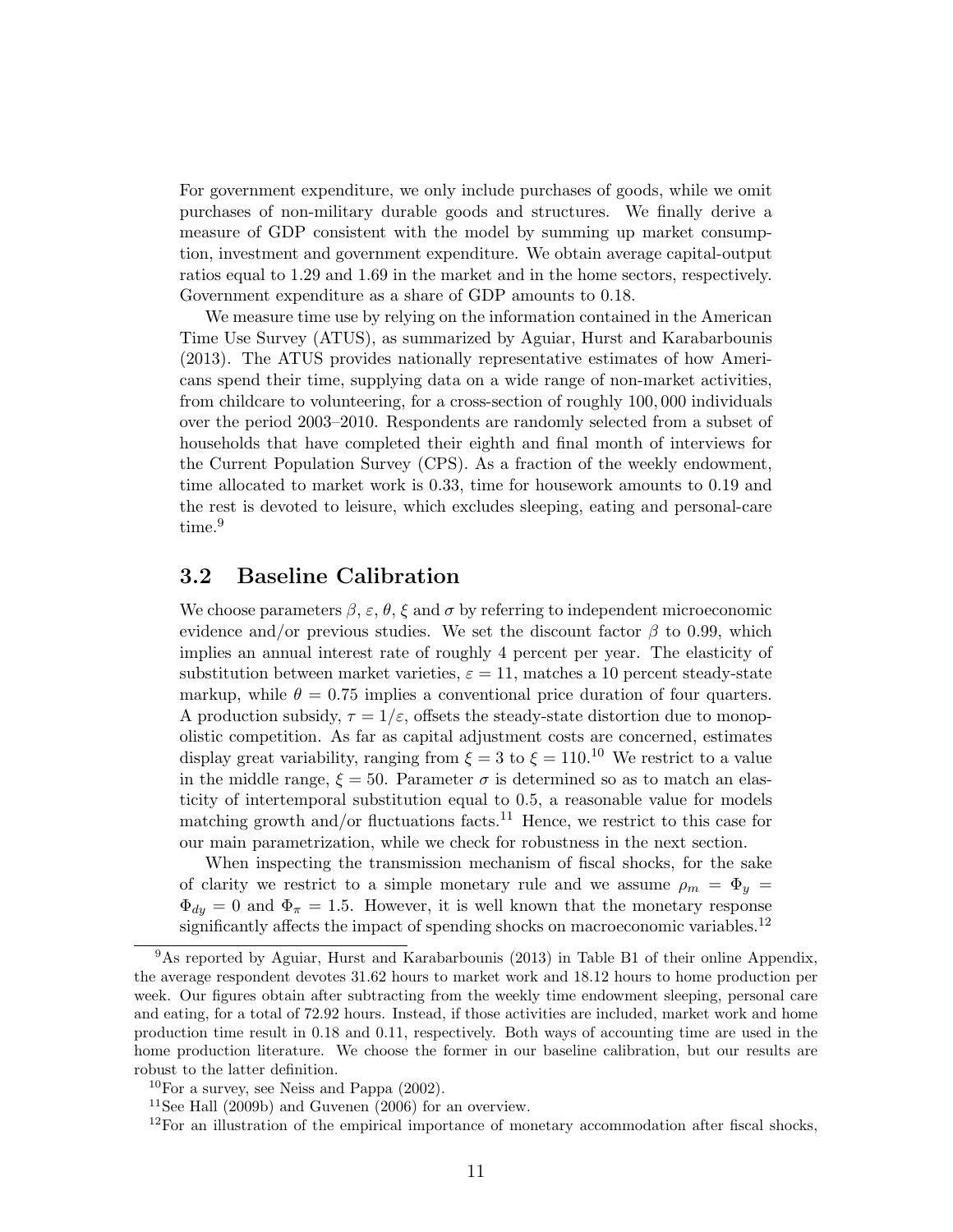Hence, in Section 4.4, we conduct an extensive robustness analysis by considering alternative parameter values. We also report the case of alternative classes of rules in Appendix C.

Parameters  $\alpha_1, \alpha_2, \alpha_3, G, \delta$  and b deserve particular attention. In fact, they drive the size of the home sector, relative to the market economy. We recover their values by using the model equilibrium conditions, evaluated at the nonstochastic steady state, to target the average value of the following variables: the ratio of investment to total capital stock; the capital-output ratio and hours worked, both in the market and the home sector; and the share of government expenditure in GDP. All variables without time subscript denote a steady state. The steady-state version of the capital accumulation equation, (2.6), determines the depreciation rate,  $\delta$ , by using data on capital and investment. The Euler equation on capital, (2.16), thus implies that the steady-state rental rate is

$$
r = \frac{1 - \beta(1 - \delta)}{\beta}.\tag{3.1}
$$

Equations  $(2.26)-(2.29)$ , together with the monetary rule  $(2.4)$ , imply a unitary real marginal cost at the steady state, while  $\Pi = P^*/P = \Delta = 1$  and  $(1+R) =$  $\beta^{-1}$ . Given the real interest rate and the target for the capital-output ratio in the market sector,  $\alpha_3$  is easily retrieved by equation (2.40). Therefore, given the target on  $h_m$ , one can easily solve for Y and  $K_m$  via the production function (2.39) at the steady state:

$$
\left(\frac{h_m}{Y}\right)^{\alpha_3 - 1} = \left(\frac{K_m}{Y}\right)^{\alpha_3}.\tag{3.2}
$$

It follows from definitions (2.28) and (2.29) that  $x_1 = x_2 = (1 - \beta \theta)Y$ , while equation (2.41) determines the real wage:

$$
W = (1 - \alpha_3) \left(\frac{Y}{h_m}\right). \tag{3.3}
$$

Conditions  $(2.13)$  and  $(2.14)$  imply

$$
\frac{h_n}{Y} = \left[\frac{(1 - \alpha_2)r}{\alpha_2 W}\right] \frac{K_n}{Y}
$$
\n(3.4)

and  $\alpha_2$  must be chosen such that the target on hours worked and the observed capital-output ratio in the home sector are consistent. Knowing  $\alpha_2$ ,  $K_n$  is also pinned down and  $C_n$  can be found by using (2.12). Define g as the share of government expenditure in GDP. The resource constraint (2.31) together with  $(2.13)$  yields

$$
\frac{\alpha_1}{1-\alpha_1} \left[ \frac{(1-g)Y - I}{C_{n,t}} \right]^{b_1 - 1} = \frac{1-\alpha_2}{W_t(1-\tau_h)} \left[ \frac{h_{n,t}}{C_{n,t}} \right],
$$
\n(3.5)

see for instance, Canova and Pappa (2011) and Bouakez and Eyquem (2012).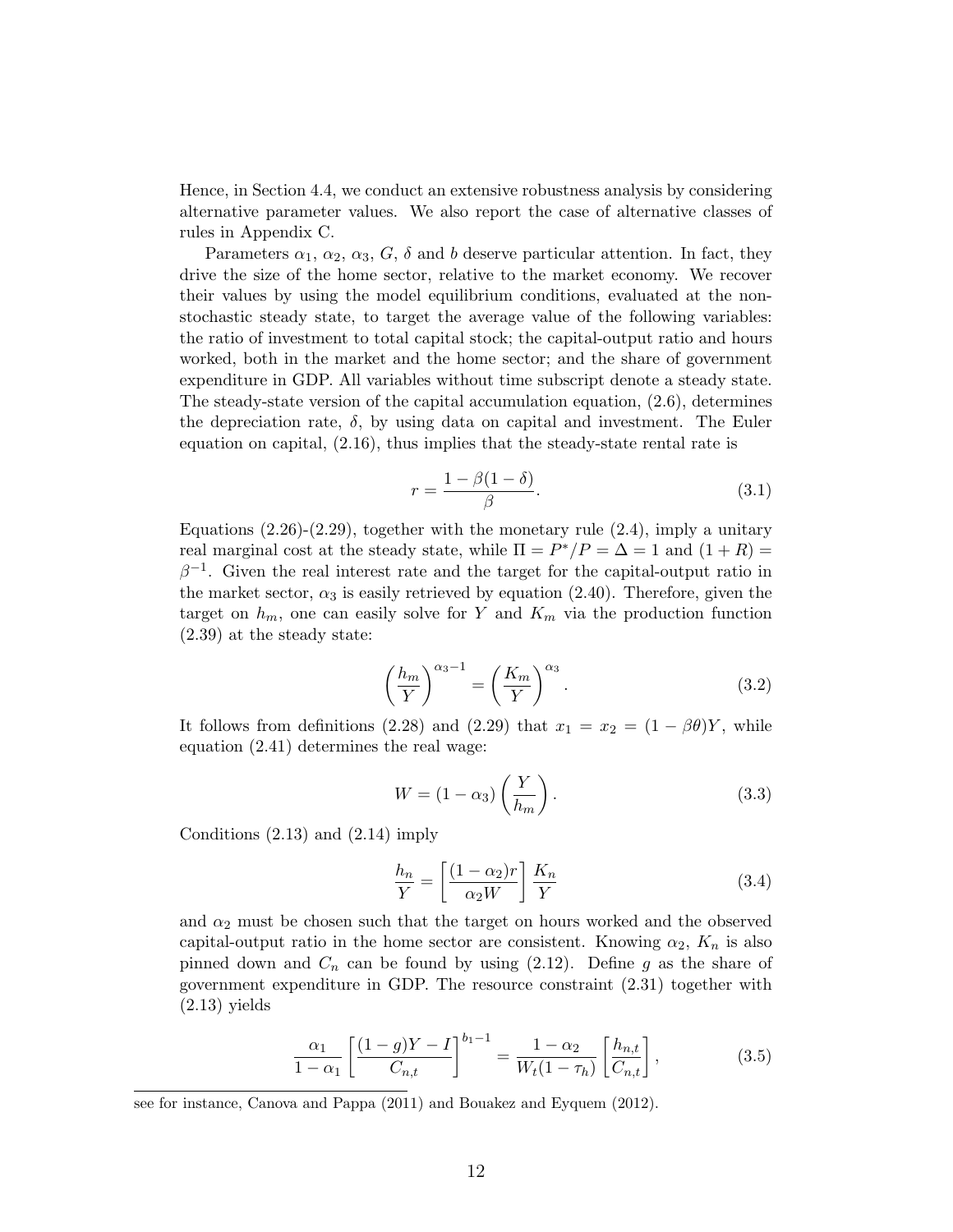where all endogenous variables have been determined. As a consequence,  $\alpha_1$ must be chosen such that (3.5) holds. Finally,  $G = qY$ , while the labor supply equation  $(2.15)$  recovers the value of b consistent with all our targets.

Even though parameters have been calibrated jointly, heuristically  $\alpha_1$  and  $\alpha_2$ match hours worked and the capital-output ratio in the home sector; b and  $\alpha_3$ match hours worked and the capital-output ratio in the market sector;  $\delta$  matches the investment-capital ratio; and G implements a 0.18 share of government purchases in GDP. The corresponding parameter values are reported in Table 1 and are consistent with the home production literature. See, for instance, Aruoba, Davis and Wright (2012).

We are finally left with the elasticity of substitution between market and home goods, the parameter we are primarily interested in. In our baseline parametrization, we fix the elasticity to 4, which implies  $b_1 = 0.75$ . However, in most of our exercises, we leave the parameter free to vary, so as to assess its importance for the transmission of G shocks. We finally take a stand on the magnitude of  $b_1$  in Section 4.3, where we discuss the relevance of our findings for the literature on fiscal multipliers.

## 4 Housework and Fiscal Multipliers

The purpose of this section is threefold. We first document that the size of the home sector and the substitutability between market and home goods positively affect the size of fiscal multipliers. Then, we investigate the transmission mechanism of fiscal shocks by mapping values of the elasticity of substitution between market and home goods into the degree of complementarity between market goods and hours worked on the market. After summarizing the implications of our findings for the literature, we conclude by performing extensive robustness analysis following the methodology proposed by Canova and Paustian (2011).

#### 4.1 Impulse Responses

We consider an exogenous increase in government expenditure, normalized to one percentage point of steady-state GDP, and analyze its impact on market consumption, hours worked on the market, real wages, GDP and investment. We express the responses of hours worked and the real wage in terms of percentage deviations from their steady state. We report GDP, market consumption and investment in percentage points of GDP, so that their responses on impact can be read as fiscal multipliers, and directly compared to the corresponding VAR evidence. We maintain this normalization in the rest of the paper. All parameters are as in Table 1. For the monetary rule, we assume  $\rho_m = \Phi_y = \Phi_{dy} = 0$  and  $\Phi_{\pi} = 1.5.$ 

Figure 1 makes clear the contribution of home production by comparing our model, labeled as "GHP,"with a counterfactual model, labeled as "Baseline,"where hours worked and capital in the home sector are set to zero. It is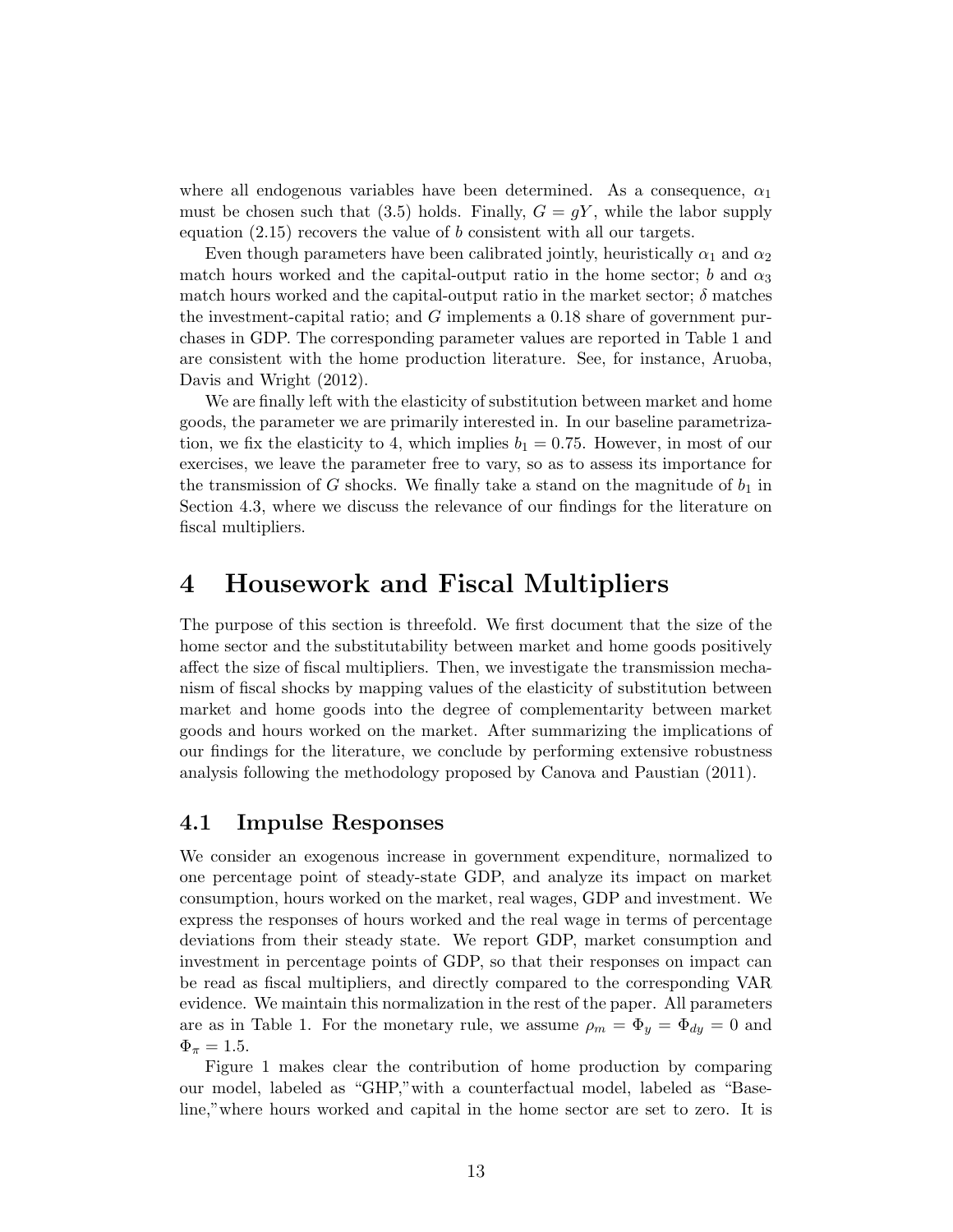evident that the "GHP" model implies larger multipliers and, for  $b_1 = 0.75$ , it predicts a positive response of market consumption. In both models, a fiscal expansion conventionally generates a negative wealth effect: the shock reduces the present discounted value of disposable income. Therefore, labor supply shifts outward because it is optimal to work more, for any given wage. Since consumption is a normal good, the wealth effect drives consumption down, ceteris paribus. On the other hand, in both models, price stickiness boosts real wages, hours worked and market consumption. The fiscal expansion stimulates aggregate demand, reduces price markups and consequently raises the real wage, making it relatively more attractive to work in the market sector. The wealth and the aggregate demand effects reinforce each other in increasing employment, but they push the real wage and market consumption in opposite directions. The final outcome is ultimately a quantitative question. In a model without home production, hours worked on the market do not increase enough to prevent market consumption from falling. The outcome is reversed when the household has the possibility of reallocating time from housework to market activity.

Figure 2 shows that fiscal multipliers increase with the incentive to substitute home and market goods, as long as prices are sticky. In fact, if we reduce the elasticity of substitution or price stickiness, the output multiplier is dampened and the response of market consumption turns to negative, as in the "Baseline" version. When prices become more flexible, the outward shift of the labor supply curve becomes more important, relative to the fall in markups, and the real wage does not increase much or it even falls. In the latter case, the household falls back on home consumption and spends on the market just as much time as needed to optimally smooth the shock. Without an outward shift of labor demand, market consumption is doomed to fall.<sup>13</sup>

#### 4.2 Inspecting the Mechanism

We now turn our attention to why housework and the substitutability between home and market goods amplify fiscal multipliers. We start by recalling the equivalence result by Benhabib, Rogerson and Wright (1990, 1991). Housework does not add outcomes that would be impossible without it: for any given preferences specified in the housework model, there exists a reduced-form utility function that generates the same market equilibrium in a model without home sector. Accordingly, inspecting our mechanism amounts to characterizing the reduced-from preferences and relating their features to the transmission of fiscal shocks.<sup>14</sup> The literature has pointed out that the major preference-related drivers of fiscal multipliers are the elasticity of labor supply, the degree of complementarity between market goods and hours worked on the market, and the

<sup>&</sup>lt;sup>13</sup>Quoting Hall (2009a), "For the purpose of understanding fiscal policy, the issue is the markup, not price stickiness itself." Price stickiness might then be replaced with any alternative mechanism that generates countercyclical markups, conditional on the shock.

 $14$ Such reduced-form preferences do not necessarily have a closed form, as in our case. However, one can characterize their main properties as we do below.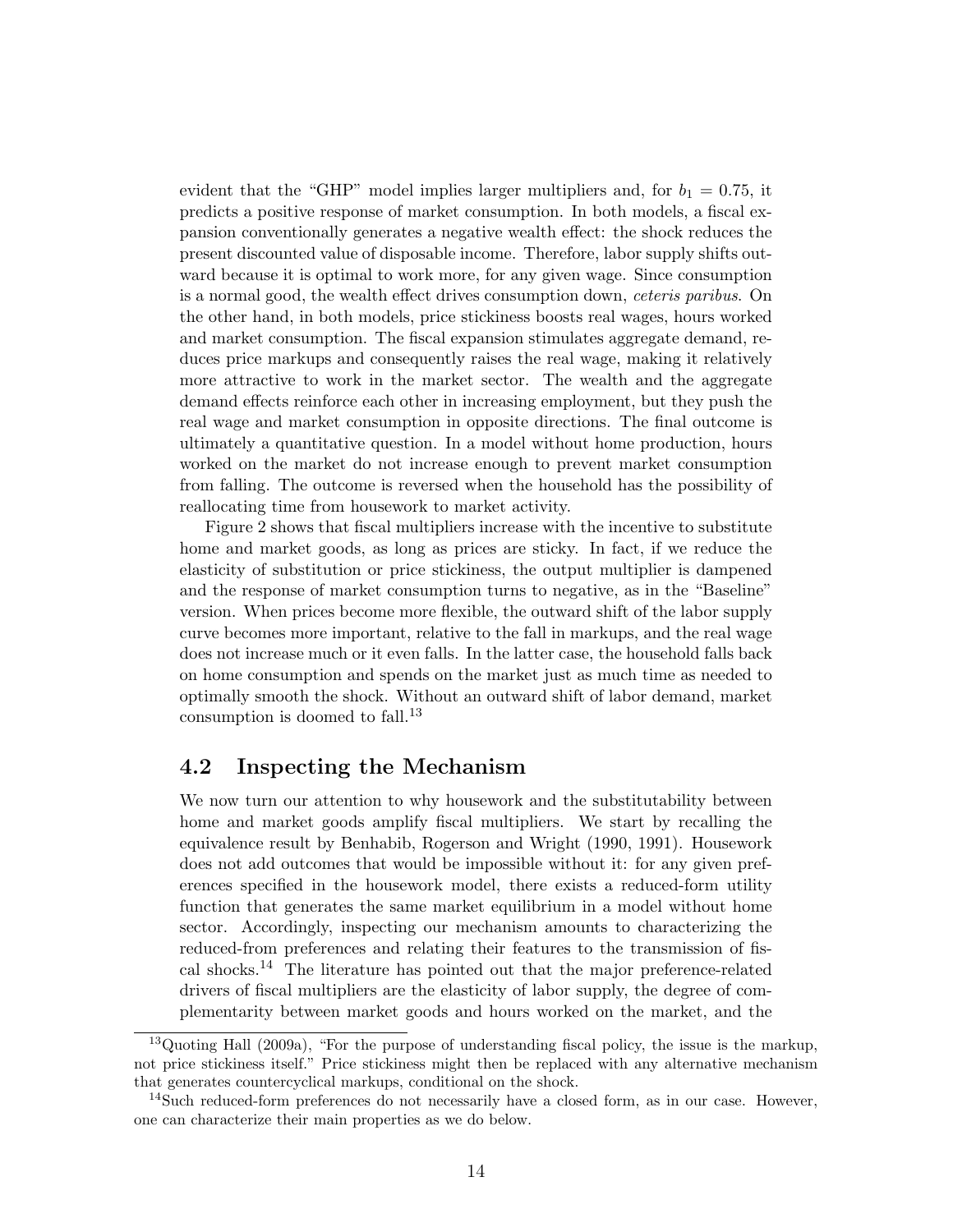strength of the wealth effect.<sup>15</sup> Therefore, we map the size of the home sector and values of the elasticity of substitution between market and home goods into the following Frisch elasticities:<sup>16</sup>

$$
\eta_{hm,W} \equiv \frac{\partial h_{m,t}}{\partial W_t} \frac{W_t}{h_{m,t}} \bigg|_{\lambda_t}, \eta_{Cm,W} \equiv \frac{\partial C_{m,t}}{\partial W_t} \frac{W_t}{C_{m,t}} \bigg|_{\lambda_t}, \eta_{l,W} \equiv \frac{\partial l_t}{\partial W_t} \frac{W_t}{l_t} \bigg|_{\lambda_t},
$$
\n
$$
\eta_{hm,\lambda} \equiv \frac{\partial h_{m,t}}{\partial \lambda_t} \frac{\lambda_t}{h_{m,t}} \bigg|_{W_t}, \eta_{Cm,\lambda} \equiv -\frac{\partial C_{m,t}}{\partial \lambda_t} \frac{\lambda_t}{C_{m,t}} \bigg|_{W_t}, \eta_{l,\lambda_t} \equiv \frac{\partial l_t}{\partial \lambda_t} \frac{\lambda_t}{l_t} \bigg|_{W_t},
$$
\n(4.1)

and we evaluate them at the steady state.  $\eta_{Cm,W}$  is the only measure that might require some additional explanation. In the absence of complementarity between consumption and hours worked on the market,  $\eta_{Cm,W}$  must be zero: an increase of the real wage positively affects labor supply, but it leaves market consumption unaffected after controlling for higher labor income. In contrast, if consumption and hours worked in the market sector are complements, they both increase following a rise in the real wage, even if wealth is kept constant. Hence,  $\eta_{Cm,W}$ is positive and its magnitude measures the degree of complementarity.

Figure 3 compares the elasticities across the "GHP" and the "Baseline" versions of the model for different values of  $(1 - b_1)^{-1}$ . Both the Frisch elasticity of labor supply and the degree of complementarity,  $\eta_{hm,W}$  and  $\eta_{Cm,W}$ , increase in the elasticity of substitution between home and market goods. Moreover, in the "GHP," they are larger than in the "Baseline" case. Intuitively, if home and market goods are good substitutes, the household is more willing to reallocate hours and consumption to the market sector when the return to market work increases relative to the return to housework. The substitution margin between consumption and leisure and the strength of the wealth effect are not affected by housework, since  $\eta_{l,W}, \eta_{l,\lambda}$  and  $\eta_{hm,\lambda}$  do not vary with  $b_1$ , nor with the size of the home sector.<sup>17</sup>

As the labor supply elasticity and the degree of complementarity increase, fiscal multipliers are amplified, because the household has a greater incentive to substitute hours worked in the home sector with hours worked in the market sector, conditional on a fiscal shock.<sup>18</sup> Equivalently, the strength of the wealth

<sup>17</sup>Consumption and leisure are normal goods; hence, the restrictions derived by Bilbiie (2009) are satisfied in our model.

<sup>18</sup>An elastic labor supply makes the response of hours worked on the market larger, contributing to larger output multipliers, while its effect on the response of the real wage and market consumption can go either way, depending on parameter values. Following an outward shift of labor demand, a more elastic labor supply dampens the rise of the real wage. However, it also dampens its fall when labor

<sup>15</sup>See Hall (2009a), Bilbiie (2009, 2011) and Monacelli and Perotti (2008, 2010) for an extensive discussion.

 $^{16}$ Following Frisch (1959), we rewrite decision rules as functions of relative prices and the marginal utility of market consumption,  $\lambda$ . Equations (4.1) emphasize that we fix either wealth or the real wage, depending on whether we are interested in isolating income or substitution effects. Notice that we define  $\eta_{Cm,\lambda}$  as the opposite of the elasticity of market consumption to  $\lambda$  and thus it can be read as the elasticity of intertemporal substitution. Appendix D provides details about the Frisch system.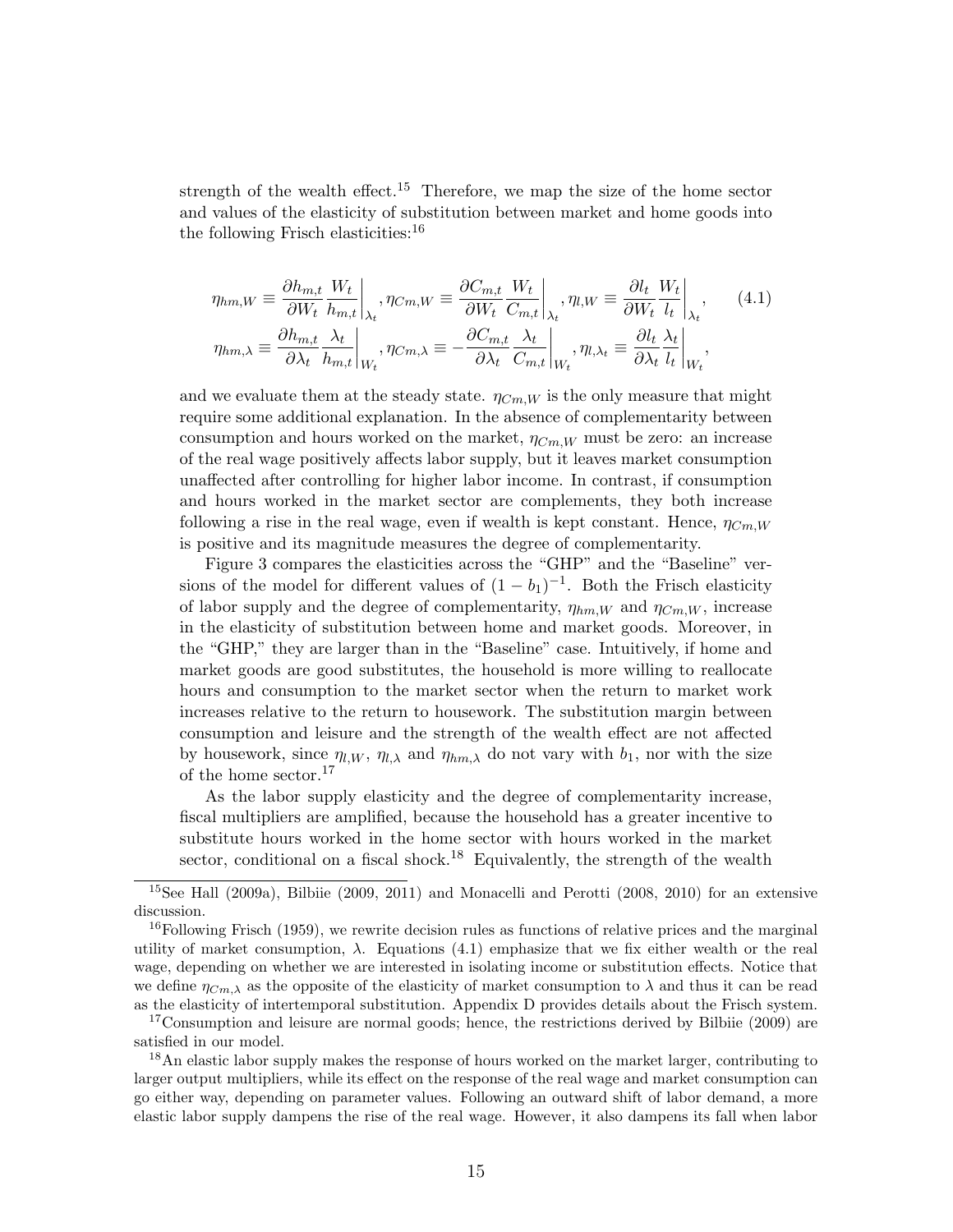effect, relative to the aggregate demand effect, is diminished because of the higher elasticity of labor supply and consumption-hours complementarity in the market sector.

Figure 4 repeats the previous exercise for  $\sigma = 1$ , showing that when utility is separable in consumption and leisure, the transmission channel, though weakened, is still active.

#### 4.3 Implications of Our Findings for the Literature

The equivalence result, far from rendering home production irrelevant, allows us to organize data in a useful way. If home production were excluded, reducedform preferences would have to be different in order to recover the observationally equivalent model. As an implication, to the extent that microeconomic evidence on preferences over home goods is available, home production models offer valuable guidance in specifying restrictions on the functional form and parameters of the utility function in models that abstract from housework. By the same token, this class of models can be used to discriminate among alternative theories that advocate particular preferences to rationalize macroeconomic data. We apply this logic to the literature on fiscal multipliers by taking a stand on  $b_1$  and on the Frisch elasticities for which some evidence is available.

To have a broad idea of an empirically relevant range for the elasticity of substitution, one can refer to a variety of micro- and macroeconomic studies. The preferred calibration chosen by Benhabib, Rogerson and Wright (1991) in their seminal contribution about home production is 5. McGrattan, Rogerson and Wright (1997) use macroeconomic data to estimate a version of the model by Benhabib, Rogerson and Wright (1991) via maximum likelihood and find a value slightly below 2. In the same vein, Chang and Schorfheide (2003) use Bayesian techniques and estimate an elasticity of about 2.3. Karabarbounis (2014) shows that a value of 4 accounts for cyclical fluctuations of the labor wedge. Aguiar, Hurst and Karabarbounis (2013) use data from the American Time Use Survey (ATUS). After establishing that home production absorbs about 30 percent of foregone market work hours at business cycle frequencies, they show that the Benhabib, Rogerson and Wright (1991) model is consistent with the ATUS evidence under a 2.5 elasticity. One might consider 2.5 as a particularly relevant case, since  $b_1$  has been chosen to match microeconomic evidence.

Our analysis delivers some key messages that are relevant to the literature on fiscal multipliers. First, if one regards the  $[2, 4]$  interval as an empirically relevant range for the substitutability between market and home goods, a model of housework delivers fiscal multipliers that agree with the VAR evidence. For the middle-range value of substitutability, the consumption multiplier is mildly positive and amounts to 0.13 percent, while the output multiplier is greater than 1. The implied Frisch elasticity of labor supply,  $\eta_{hm,W}$ , is fairly high and about

supply shifts outwards. Since both demand and supply shift, the net effect on market consumption is a quantitative issue.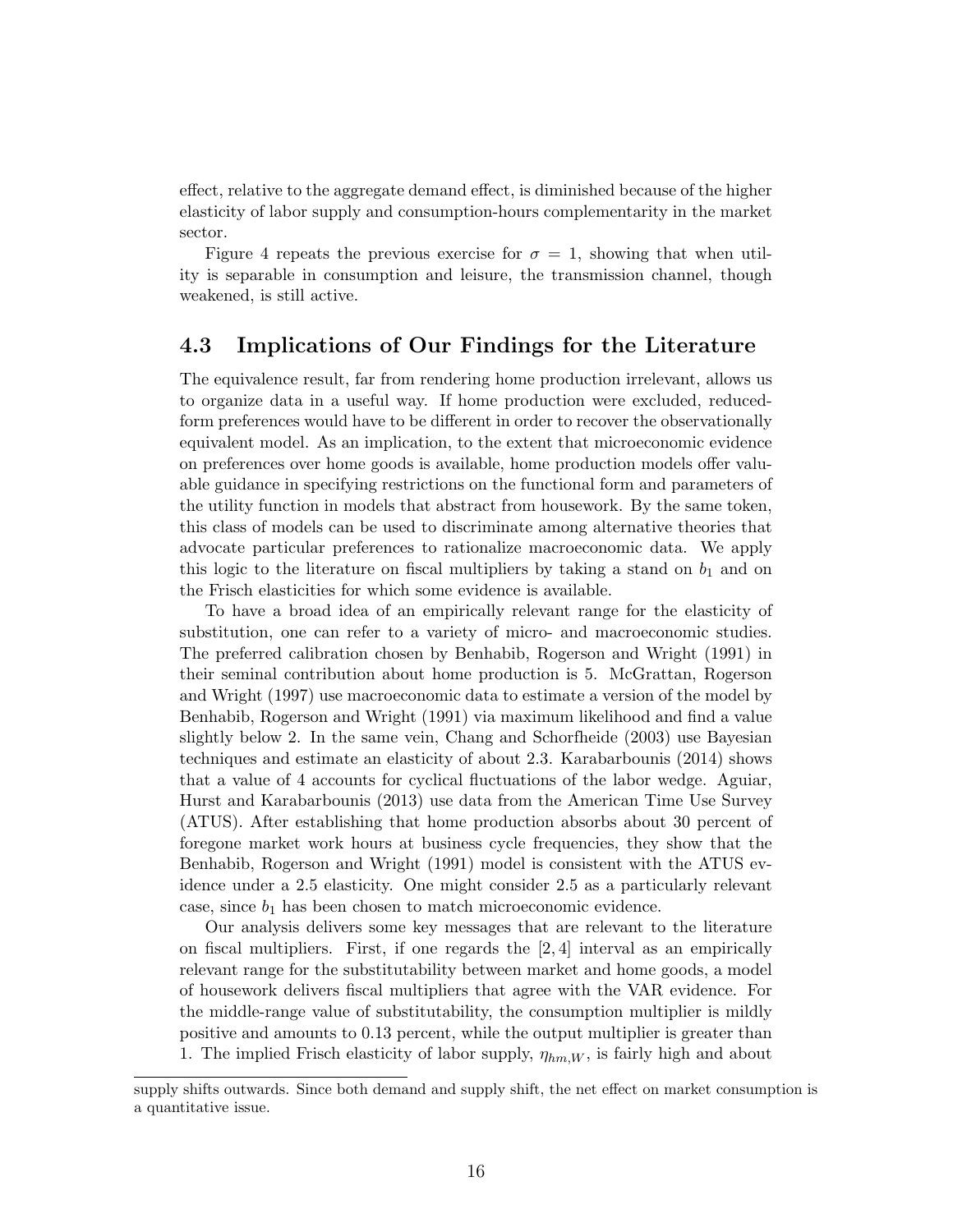1.8, but it is consistent with the value advocated by Hall (2009b), accounting for both the intensive and the extensive margins of employment.

Second, evidence on time use supports the plausibility of substantial complementarity between consumption and hours worked in the market sector, as proposed by Bilbiie (2011). For  $(1 - b_1)^{-1} = 3$ , the implied degree of complementarity is indeed about 1.2 percent. However, we also differ from previous contributions, since we rationalize complementarity by invoking substitutability of market consumption along both the leisure and the home-consumption margins. Explicitly modeling housework has the advantage of generating high complementarity and a weak wealth effect, relative to the substitution induced by higher wages, without imposing an implausibly low elasticity of intertemporal substitution. For example, if we were to calibrate the "Baseline" model in order to obtain a consumption multiplier of 0.13 percent, we would need to assume  $\sigma = 5$ .

More broadly, our analysis suggests that if one abstracts from housework, KPR preferences might be too restrictive. Even though we assume KPR preferences in our "structural" model, the corresponding reduced-form utility function must impose restrictions on Frisch elasticities that are weaker than the ones embedded in a KPR preference specification defined on market consumption and leisure. In fact, in the same model, we can match multipliers with a calibration that is fairly in line with microeconomic evidence, while a KPR preference specification that abstracts from housework cannot. Since the reduced-form utility function cannot be derived in closed form, a model of housework and KPR preferences might be an attractive option.

Also, our exercise is less supportive of theories relying on preferences that rule out sizeable wealth effects, such as Monacelli and Perotti (2008, 2010), Schmitt-Grohé and Uribe  $(2012)$  and Nakamura and Steinsson  $(2014)$ . If housework is explicitly modeled, or equivalently, if one is willing to assume more general preferences than the ones introduced by Greenwood, Hercowitz and Huffman (1988), empirically plausible degrees of complementarity can be achieved without assuming away wealth effects. We believe that this is a reassuring implication of our analysis in the light of microeconomic studies that emphasize the relevance of non-negligible wealth effects.<sup>19</sup> In this respect, our findings are consistent and support the results by Eusepi and Preston (2009) and Furlanetto and Seneca (2014).

Last but not least, strong complementarity can be useful to complement alternative mechanisms that contribute to rationalize estimated multipliers, but that might require a questionable parametrization if used in isolation. Canova and Paustian (2011) argue that models relying on hand-to-mouth consumers, such as Galí, López-Salido and Vallés (2007), need a fraction of non-Ricardian households that is implausibly high. The inclusion of housework could be helpful.

<sup>19</sup>See Imbens, Rubin and Sacerdote (2001).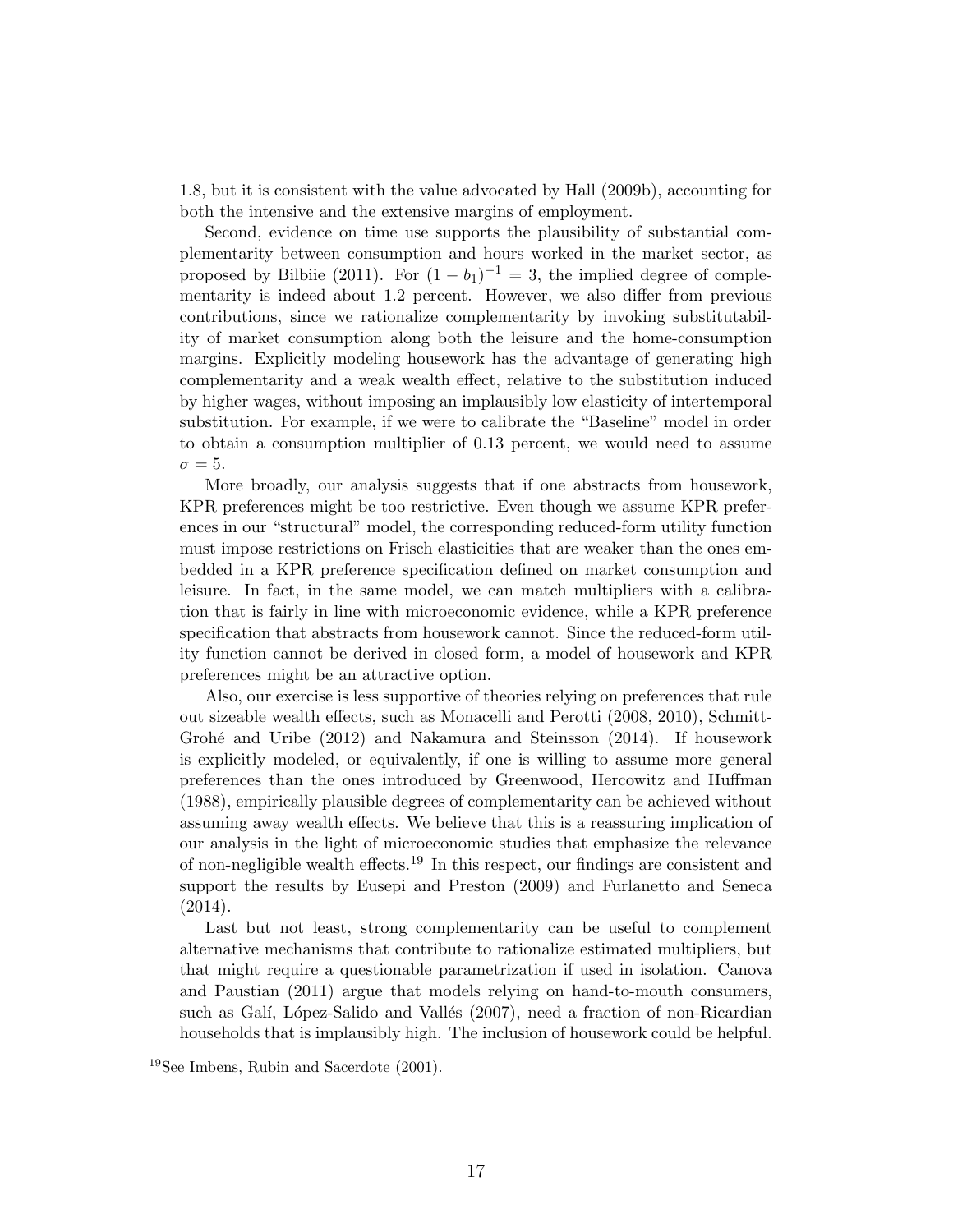#### 4.4 Robustness

The parametrization of the model may hide some forces that under- or overstate the quantitative importance of substitutability between market and home goods. In addition to price stickiness and  $b_1$ , several parameters are naturally expected to be relevant. As already emphasized by Basu and Kimball (2002), risk aversion,  $\sigma$ , affects both the strength of the wealth effect and complementarity between consumption and leisure. A large cost of adjustment of the capital stock,  $\xi$ , discourages households from smoothing the fiscal shock by reducing savings and investment. The monetary reaction to the shock also plays an important role, as pointed out above. Finally, the persistence of government expenditure shocks,  $\rho_q$ , makes the wealth effect stronger, thus magnifying the incentive to reduce market consumption on impact.

As in Canova and Paustian (2011), we perform the following robustness exercise. We consider 50,000 draws of parameters from uniform distributions defined over an empirically relevant range. In particular, we consider the following parameters with their respective bounds:  $\theta \in [0.2, 0.9], \sigma \in [1, 4], \xi \in [3, 110], \rho_m \in$ [0, 0.9],  $\Phi_{\pi} \in [1.05, 2.5], \Phi_{y} \in [0.05, 0.25], \Phi_{dy} \in [0.15, 0.30]$  and  $\rho_{g} \in [0, 0.95]$ . For convenience, we collect and report these values in Table 2. The 50,000 draws generate a distribution of the impulse response function of market consumption to government expenditure shocks. Figure 5 reports the percentage of positive responses on impact (left panel) and the median responses on impact (right panel), as functions of the elasticity of substitution between home and market goods. We display the results for a given value of the price-stickiness parameter and for the case where  $\theta$  is also randomly drawn from the uniform distribution. The median response of market consumption confirms the relation we find in Figure 2. It also shows that, for a plausible degree of complementarity and a sensible calibration of the other structural parameters, our model likely predicts a mildly positive response of market consumption.

## 5 Conclusion

We build an otherwise-standard New Keynesian model that encompasses a home production sector. Following the seminal intuition by Benhabib, Rogerson and Wright (1991), we use the housework model, together with evidence on time use and substitutability between home and market goods, to assess the importance of consumption-hours complementarity for fiscal multipliers. We find that the home-market consumption margin is relevant to generate complementarity, which is large enough to yield fiscal multipliers in line with the macroeconomic evidence. We also find that explicitly modeling the home sector is more appealing than restricting to the consumption-leisure margin with KPR preferences. Moreover, a model of housework, unlike GHH preferences, does not require implausibly low wealth effects.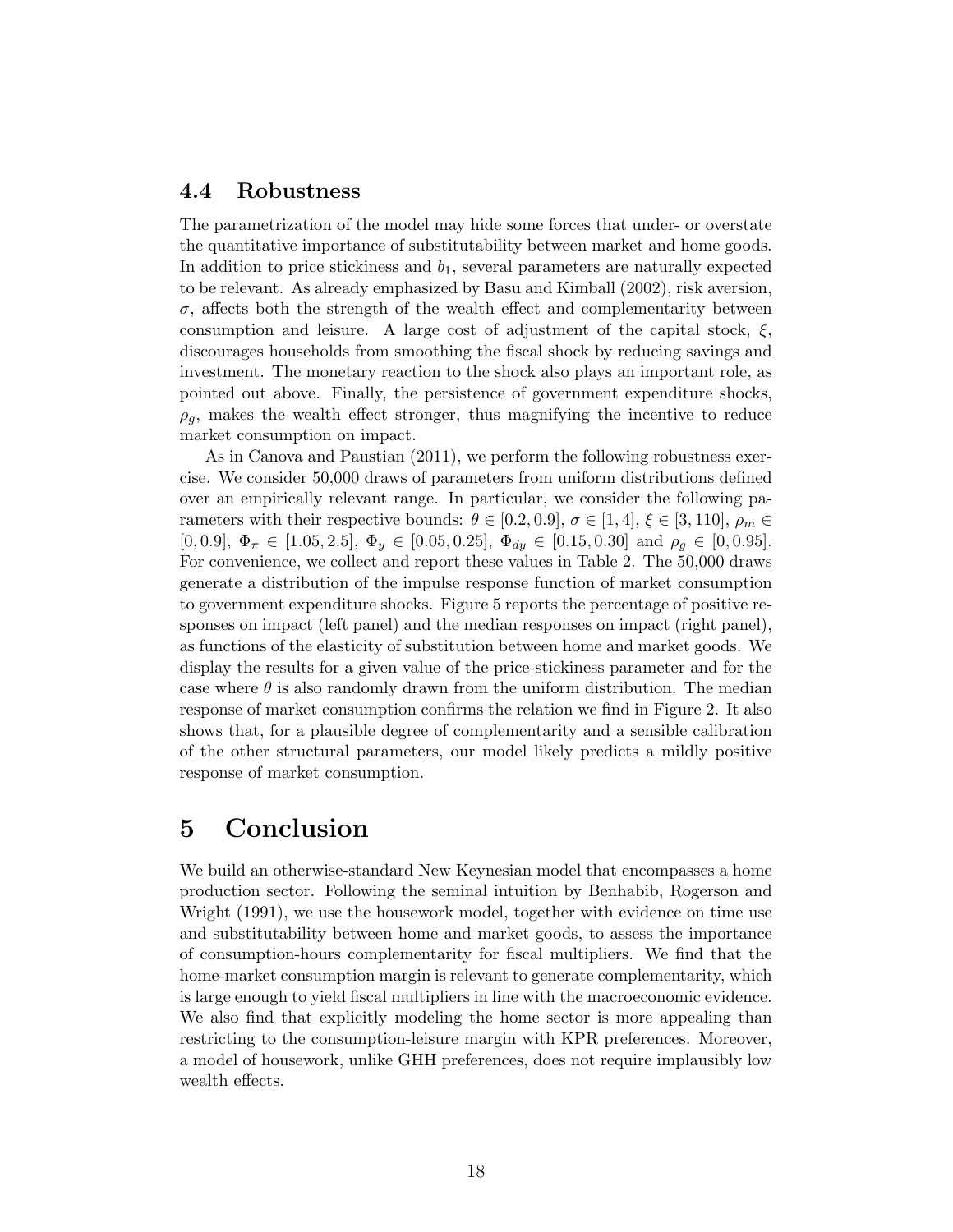## References

- Aguiar, Mark and Erik Hurst, "Consumption vs. Expenditure," Journal of Political Economy, 2005, 113 (5), 919–948.
- $\Delta$  and  $\Delta$ , "Life-Cycle Prices and Production," The American Economic Review, 2007, 97, 1533–1559.
- $\ldots$ , and Loukas Karabarbounis, "Time Use During the Great Recession," The American Economic Review, 2013, 103 (5), 1664–1696.
- Aruoba, Boragan, Morris Davis, and Randall Wright, "Homework in Monetary Economics: Inflation, Home Production, and the Production of Homes," NBER Working Paper Series, 2012, 18276.
- Basu, Susantu and Miles Kimball, "Long-Run Labor Supply and the Elasticity of Intertemporal Substitution for Consumption," Unpublished Manuscript, 2002.
- Benhabib, Jess, Richard Rogerson, and Randall Wright, "Homework in Macroeconomics I: Basic Theory," NBER Working Papers, 1990, No. 3344.
- $\ldots$ ,  $\ldots$ , and  $\ldots$ , "Homework in Macroeconomics: Household Production and Aggregate Fluctuations," Journal of Political Economy, 1991, 99, 1166–1187.
- Bilbiie, Florin, "Nonseparable Preferences, Fiscal Policy Puzzles, and Inferior Goods," Journal of Money, Credit and Banking, 2009, 41 (2-3), 443–450.
- $\overline{\phantom{a}}$ , "Nonseparable Preferences, Frisch Labor Supply, and the Consumption Multiplier of Government Spending: One Solution to a Fiscal Policy Puzzle," Journal of Money, Credit and Banking, 2011, 43 (1), 221–251.
- Blanchard, Olivier and Roberto Perotti, "An Empirical Characterization of the Dynamic Effects of Changes in Government Spending and Taxes on Output," The Quarterly Journal of Economics, 2002, 117 (4), 1329–1368.
- Bouakez, Hafedh and Aurélien Eyquem, "Government Spending, Monetary Policy, and the Real Exchange Rate," CIRPEE Working Paper, 2012, 12, 12.
- Burnside, Craig, Martin Eichenbaum, and Jonas Fisher, "Fiscal Shocks and Their Consequences," Journal of Economic Theory, 2004, 115 (1), 89–117.
- Caldara, Dario and Christophe Kamps, "The Analytics of SVAR: A Unified Framework to Measure Fiscal Multipliers," FEDS Working Paper Series, 2012, 2012–20.
- Calvo, Guillermo, "Staggered Prices in a Utility Maximizing Framework," Journal of Monetary Economics, 1983, 12 (3), 383–398.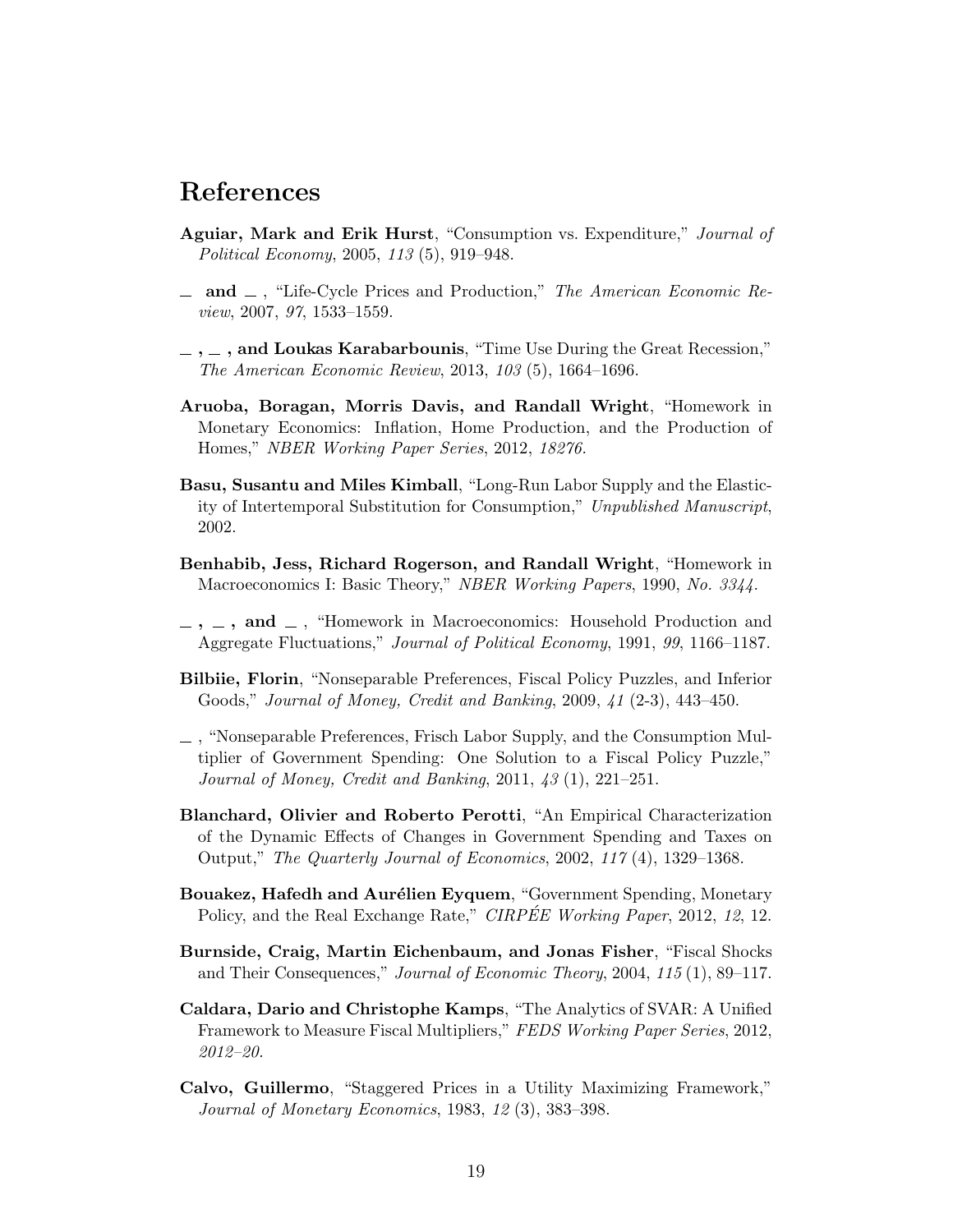- Campbell, John and Sydney Ludvigson, "Elasticities of Substitution in Real Business Cycle Models with Home Protection," Journal of Money, Credit and Banking, 2001, 33 (4), 847–875.
- Canova, Fabio and Angel Ubide, "International Business Cycles, Financial Markets and Household Production," Journal of Economic Dynamics and Control, 1998, 22 (4), 545–572.
- and Evi Pappa, "Fiscal Policy, Pricing Frictions and Monetary Accommodation," *Economic Policy*, 2011, 26, 555–598.
- and Matthias Paustian, "Business Cycle Measurement with Some Theory," Journal of Monetary Economics, 2011, 58 (4), 345–361.
- Chang, Yongsung and Frank Schorfheide, "Labor-Supply Shifts and Economic Fluctuations," Journal of Monetary Economics, 2003, 50, 1751–1768.
- Corsetti, Giancarlo, André Meier, and Gernot Müller, "Fiscal Stimulus with Spending Reversals," Review of Economics and Statistics, 2012, 94 (4), 878–895.
- Del Negro, Marco and Frank Schorfheide, "Priors from General Equilibrium Models for VARS," International Economic Review, 2004, 45 (2), 643– 673.
- $\ldots$ , Frank Smets, and Rafael Wouters, "On the Fit of New Keynesian Models," Journal of Business and Economic Statistics, 2007, 25 (2), 123–143.
- Eusepi, Stefano and Bruce Preston, "Labor Supply Heterogeneity and Macroeconomic Co-Movement," NBER Working Papers, 2009, (15561).
- Frisch, Ragnar, "A Complete Scheme for Computing All Direct and Cross Demand Elasticities in a Model with Many Sectors," Econometrica, 1959, 27, 177–196.
- Furlanetto, Francesco and Martin Seneca, "Investment Shocks and Consumption," European Economic Review, 2014, 66, 111-126.
- Galí, Jordi, David López-Salido, and Javier Vallés, "Understanding the Effects of Government Spending on Consumption," Journal of the European Economic Association, 2007, 5 (1), 227–270.
- Greenwood, Jeremy and Zvi Hercowitz, "The Allocation of Capital and Time over the Business Cycle," Journal of Political Economy, 1991, 99, 1188– 1214.
- $-$ ,  $-$ , and Gregory Huffman, "Investment, Capacity Utilization, and the Real Business Cycle," American Economic Review, June 1988, 78 (3), 402– 417.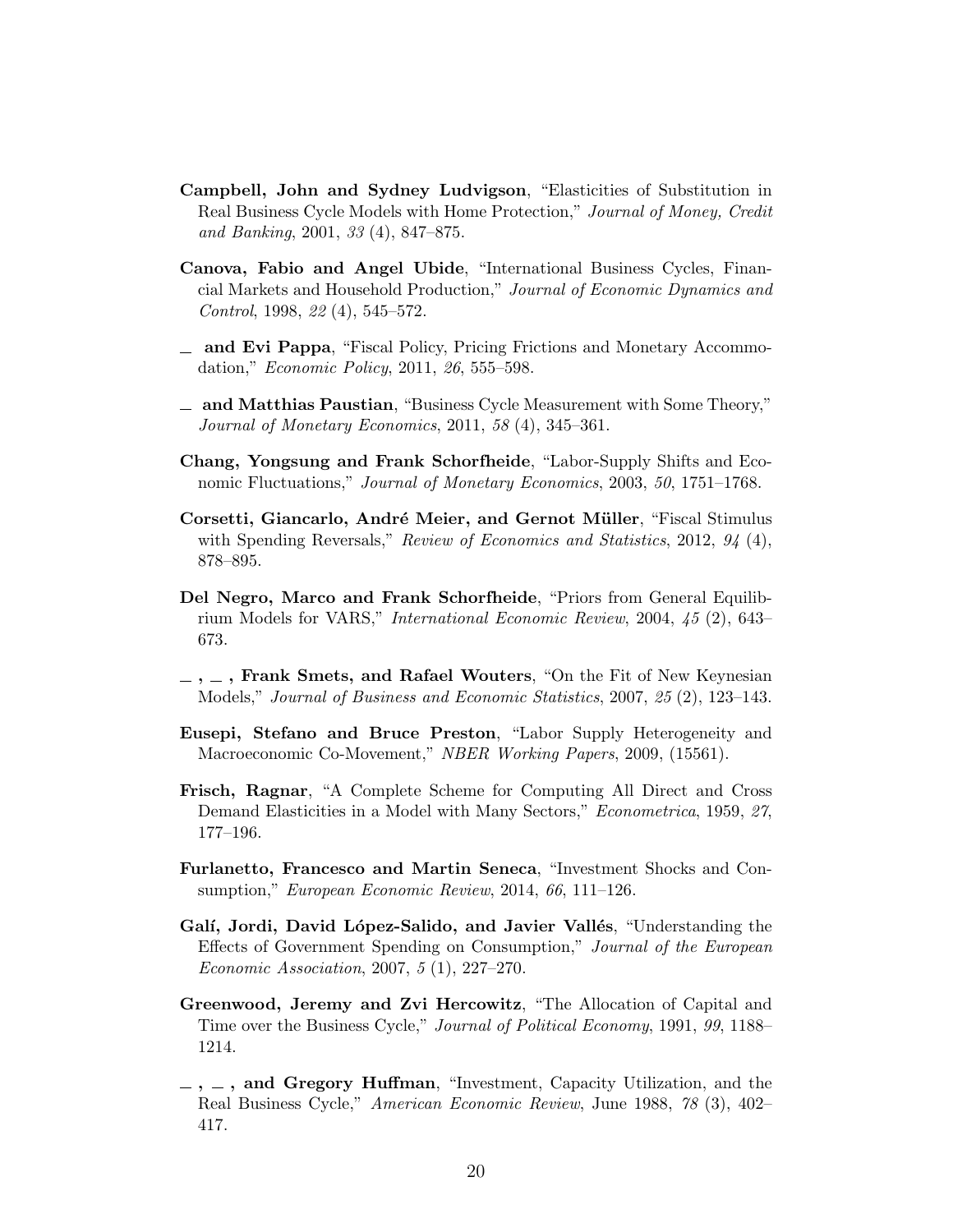- Guvenen, Fatih, "Reconciling Conflicting Evidence on the Elasticity of Intertemporal Substitution: A Macroeconomic Perspective," Journal of Monetary Economics, 2006, 53 (7), 1451–1472.
- Hall, Robert, "By How Much Does GDP Rise If the Government Buys More Output?," Brookings Papers on Economic Activity, 2009a, 40 (2), 183–249.
- $\overline{\phantom{a}}$ , "Reconciling Cyclical Movements in the Marginal Value of Time and the Marginal Product of Labor," Journal of Political Economy, 2009b, 117 (2), 281–323.
- Imbens, Guido, Donald Rubin, and Bruce Sacerdote, "Estimating the Effect of Unearned Income on Labor Earnings, Savings, and Consumption: Evidence from a Survey of Lottery Players," American Economic Review, 2001, 91 (4), 778–794.
- Karabarbounis, Loukas, "Home Production, Labor Wedges, and International Business Cycles," Journal of Monetary Economics, 2014, 64, 68–84.
- King, Robert, Charles Plosser, and Sergio Rebelo, "Production, Growth and Business Cycles: I. The Basic Neoclassical Model," Journal of Monetary Economics, 1988, 21 (2–3), 195–232.
- McGrattan, Ellen, Richard Rogerson, and Randall Wright, "An Equilibrium Model of the Business Cycle with Household Production and Fiscal Policy," International Economic Review, 1997, 38, 267–290.
- Monacelli, Tommaso and Roberto Perotti, "Fiscal Policy, Wealth Effects and Markups," Unpublished Manuscript, 2008.
- $\equiv$  and  $\equiv$ , "Fiscal Policy, the Real Exchange Rate and Traded Goods," The Economic Journal, 2010, 120, 437–461.
- Mountford, Andrew and Harald Uhlig, "What Are the Effects of Fiscal Policy Shocks?," *Journal of Applied Econometrics*, 2009, 24 (6), 960–992.
- Nakamura, Emi and Jón Steinsson, "Fiscal Stimulus in a Monetary Union: Evidence from U.S. Regions," The American Economic Review, 2014, 104 (3), 753–792.
- Neiss, Katharine and Evi Pappa, "A Monetary Model of Capital Utilization," Bank of England Working Paper Series, 2002, No. 154.
- Pappa, Evi, "The Effects of Fiscal Shocks on Employment and the Real Wage," International Economic Review, 2009, 50.
- Perotti, Roberto, "In Search of the Transmission Mechanism of Fiscal Policy," NBER Macroeconomics Annual 2007, 2008, 22, 169–226.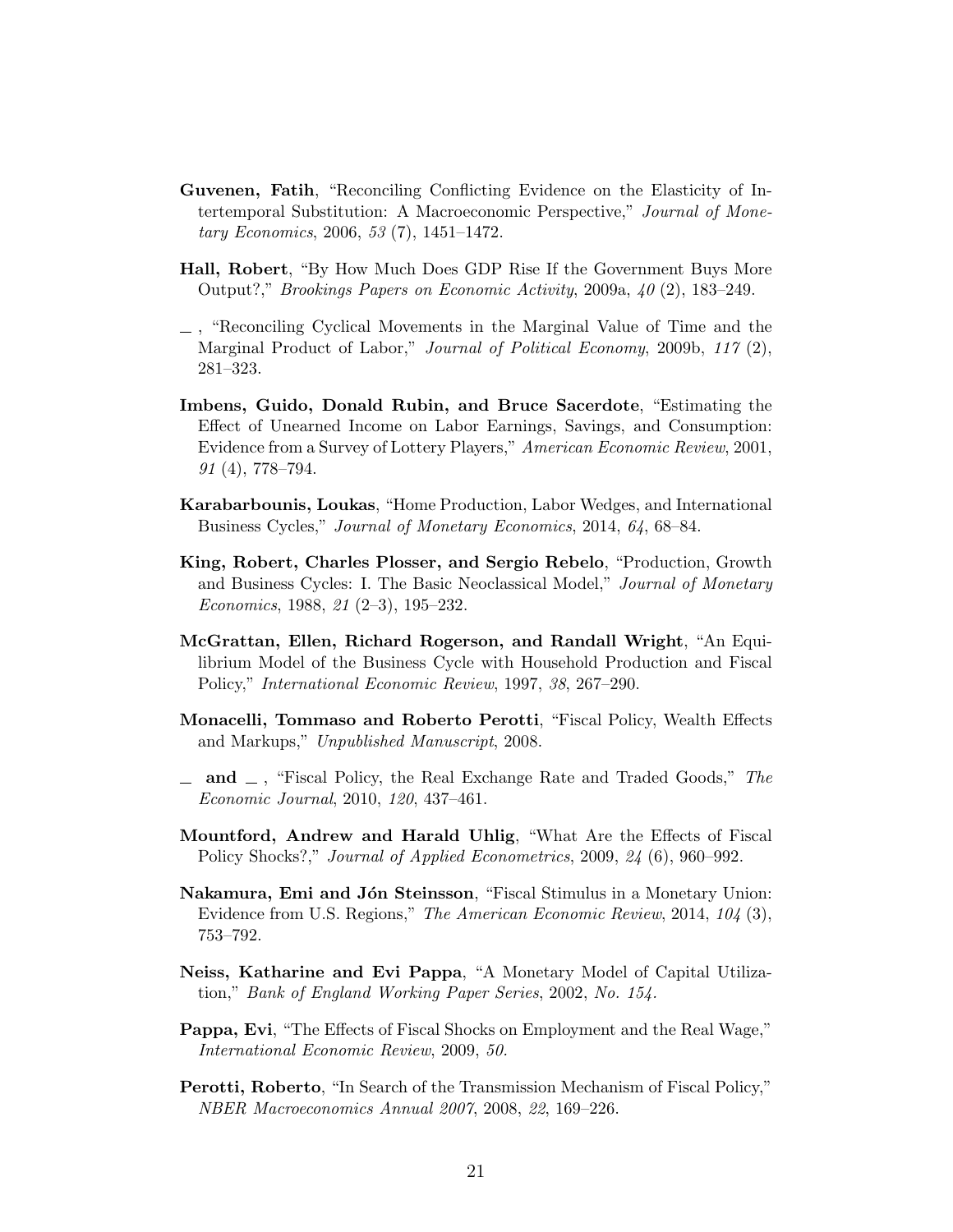- Rabanal, Pau and Juan Rubio-Ramírez, "Comparing New Keynesian Models of the Business Cycle: A Bayesian Approach," Journal of Monetary Economics, 2005, 52 (6), 1151–1166.
- Ramey, Valerie, "Identifying Government Spending Shocks: It's All in the Timing," The Quarterly Journal of Economics, 2011, 126 (1), 1–50.
- Ravn, Morten, Stephanie Schmitt-Grohé, and Martín Uribe, "Consumption, Government Spending, and the Real Exchange Rate," Journal of Monetary Economics, 2012, 59, 215–234.
- Schmitt-Grohé, Stephanie and Martín Uribe, "What's News in Business Cycles," Econometrica, 2012, 80 (6), 2733–2764.
- Smets, Frank and Rafael Wouters, "Shocks and Frictions in US Business Cycles: A Bayesian DSGE Approach," The American Economic Review, 2007,  $97(3)$ , 586–606.
- Uhlig, Harald, "Some Fiscal Calculus," American Economic Review, 2010, 100.
- Zubairy, Sarah, "On Fiscal Multipliers: Estimates from a Medium Scale DSGE Model," International Economic Review, 2014, 55 (1), 169–195.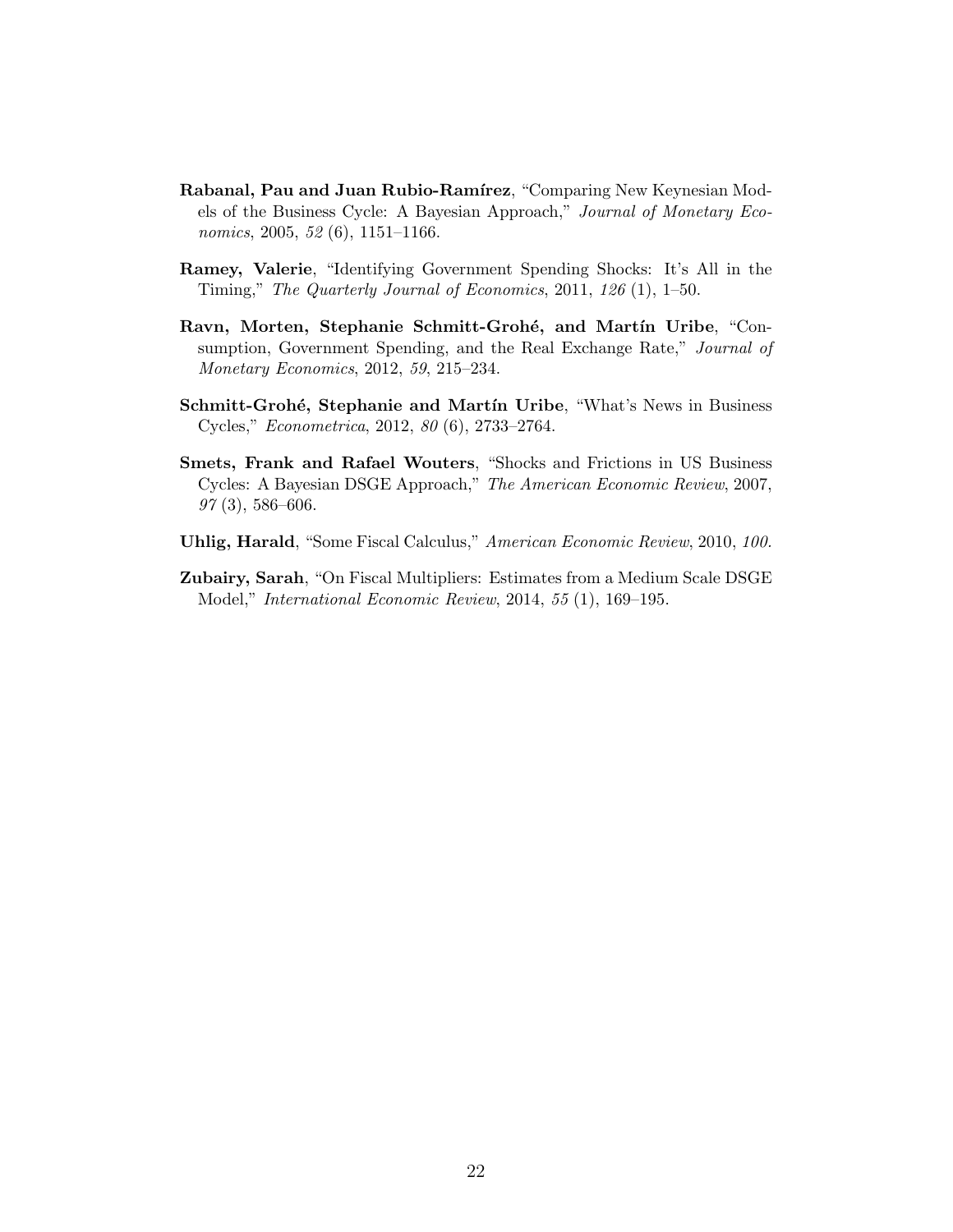

Figure 1: Impulse responses for the model calibrated as in Table 1, labeled as GHP, and impulse responses of the model without home sector, labeled as Baseline.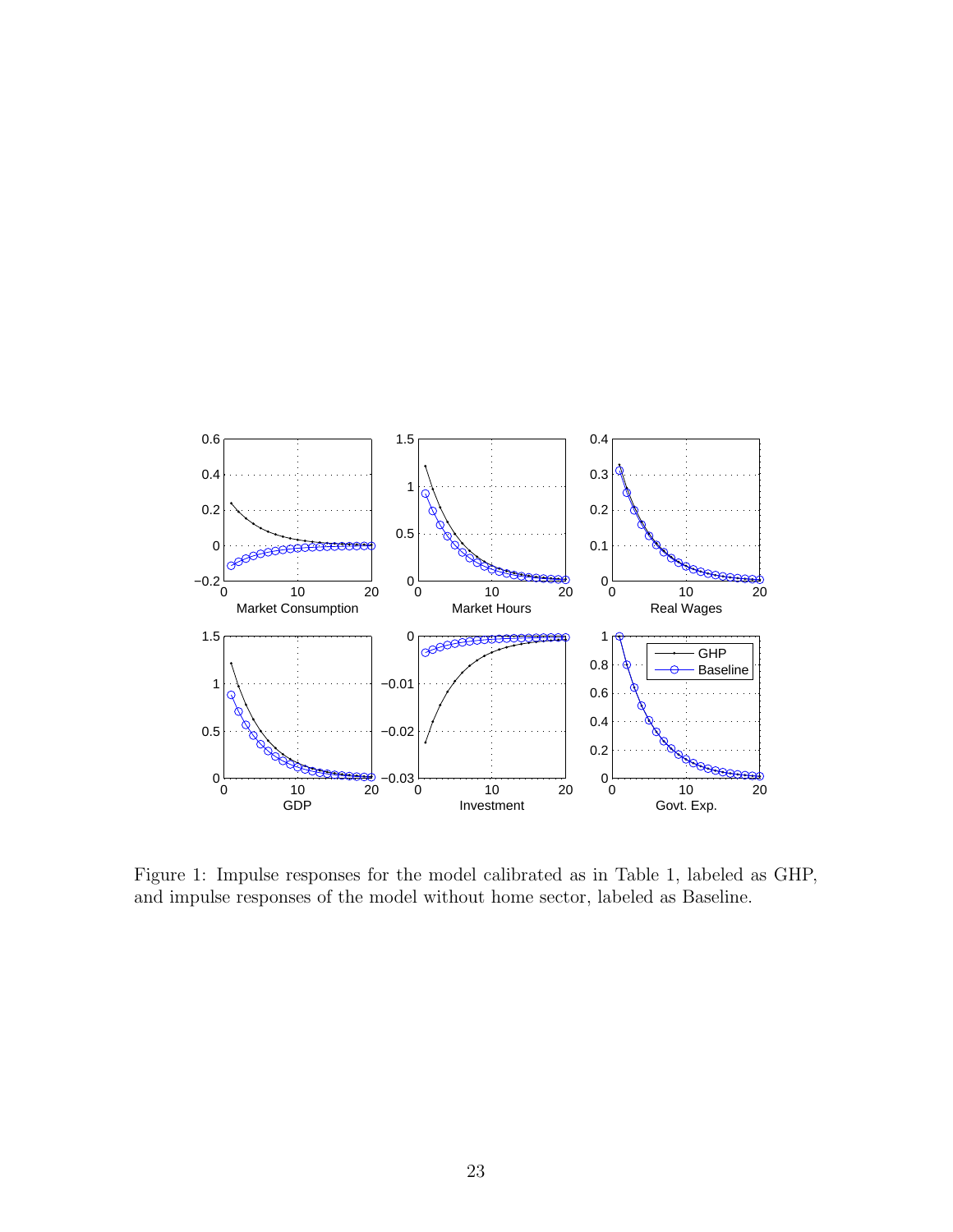

Figure 2: Impact impulse responses of GDP, market consumption and market hours to a Figure 2: Impact impulse responses of GDP, market consumption and market hours to a G shock, for different values shock, for different values of the elasticity of substitution between home and market goods, (1 of the elasticity of substitution between home and market goods,  $(1 - b_1)^{-1}$ , and for different values of price stickiness,  $\theta$ , for the model calibrated as in Table 1, labeled as GHP. The model without home sector is l −1, and for different values of price stickiness, θ, for the model calibrated as in Table 1, labeled as GHP. The model without home sector is labeled as Baseline.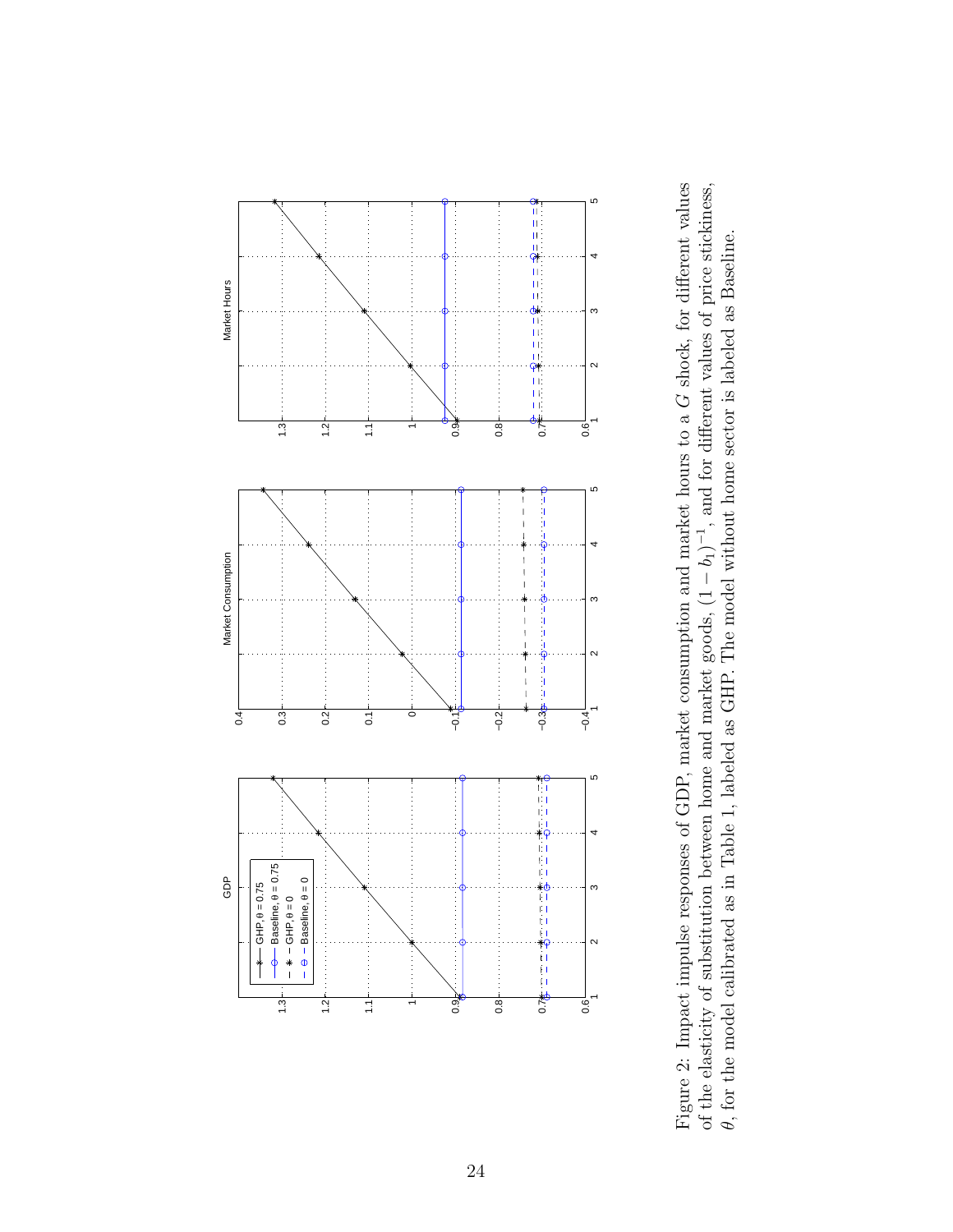

Figure 3: Frisch elasticities across the GHP and the Baseline versions of the model, for different values of  $(1 - b_1)^{-1}$ . All remaining parameters are calibrated as in Table 1.



Figure 4: Frisch elasticities across the GHP and the Baseline versions of the model, for different values of  $(1 - b_1)^{-1}$ , and  $\sigma = 1$ . All remaining parameters are calibrated as in Table 1.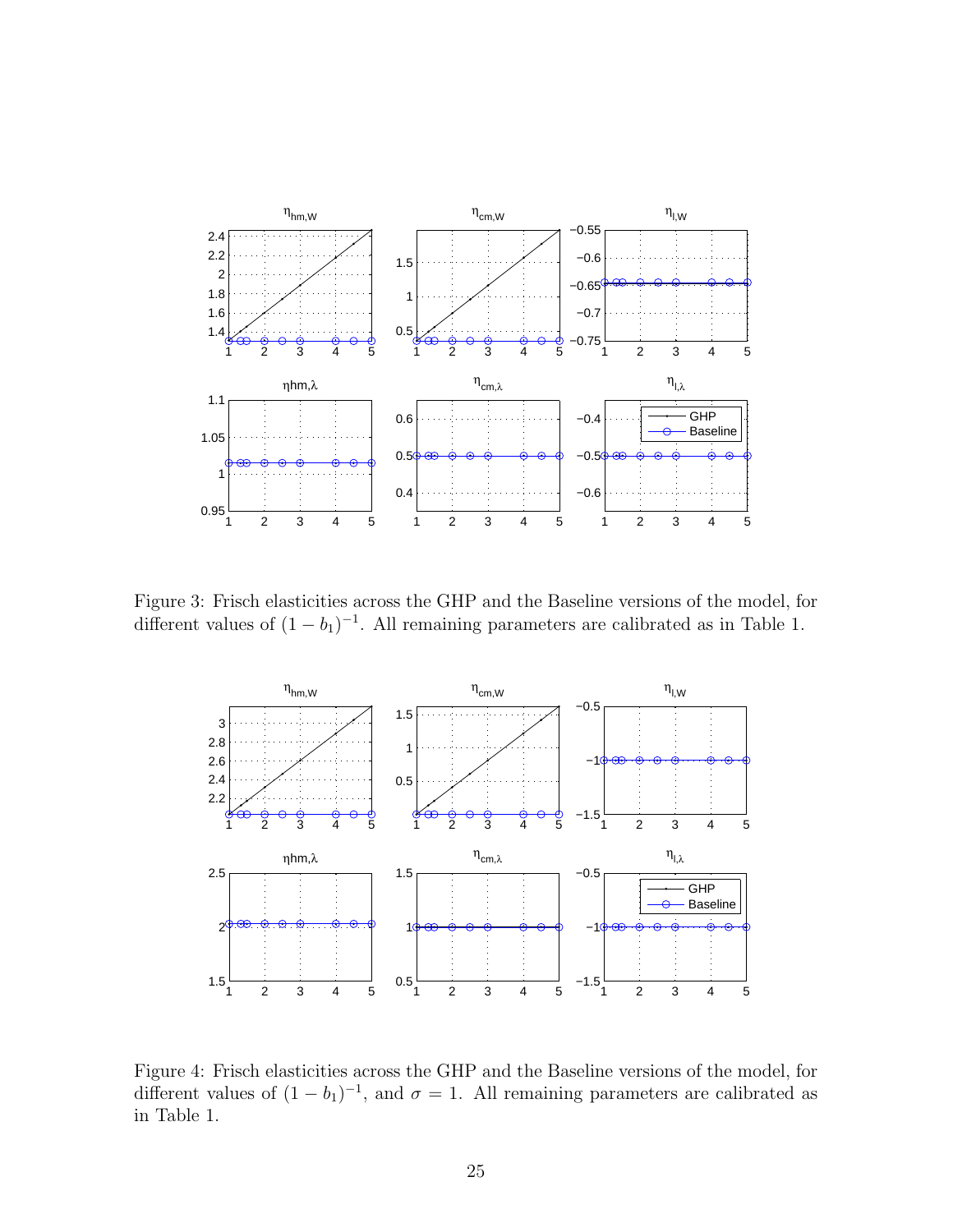

Figure 5: Percentage of positive consumption multipliers (left-hand panel) and median responses (right-hand panel) to a G shock for 50, 000 draws from uniform distributions of the following parameters, with their respective bounds, as summarized in Table 2:  $\theta \in [0.2, 0.9], \sigma \in [1, 4], \xi \in [3, 110], \rho_m \in [0, 0.9], \Phi_{\pi} \in [1.05, 2.5], \Phi_y \in [0.05, 0.25],$  $\Phi_{dy} \in [0.15, 0.30], \rho_g \in [0, 0.95]$ . All the other parameters are chosen as in Table 1.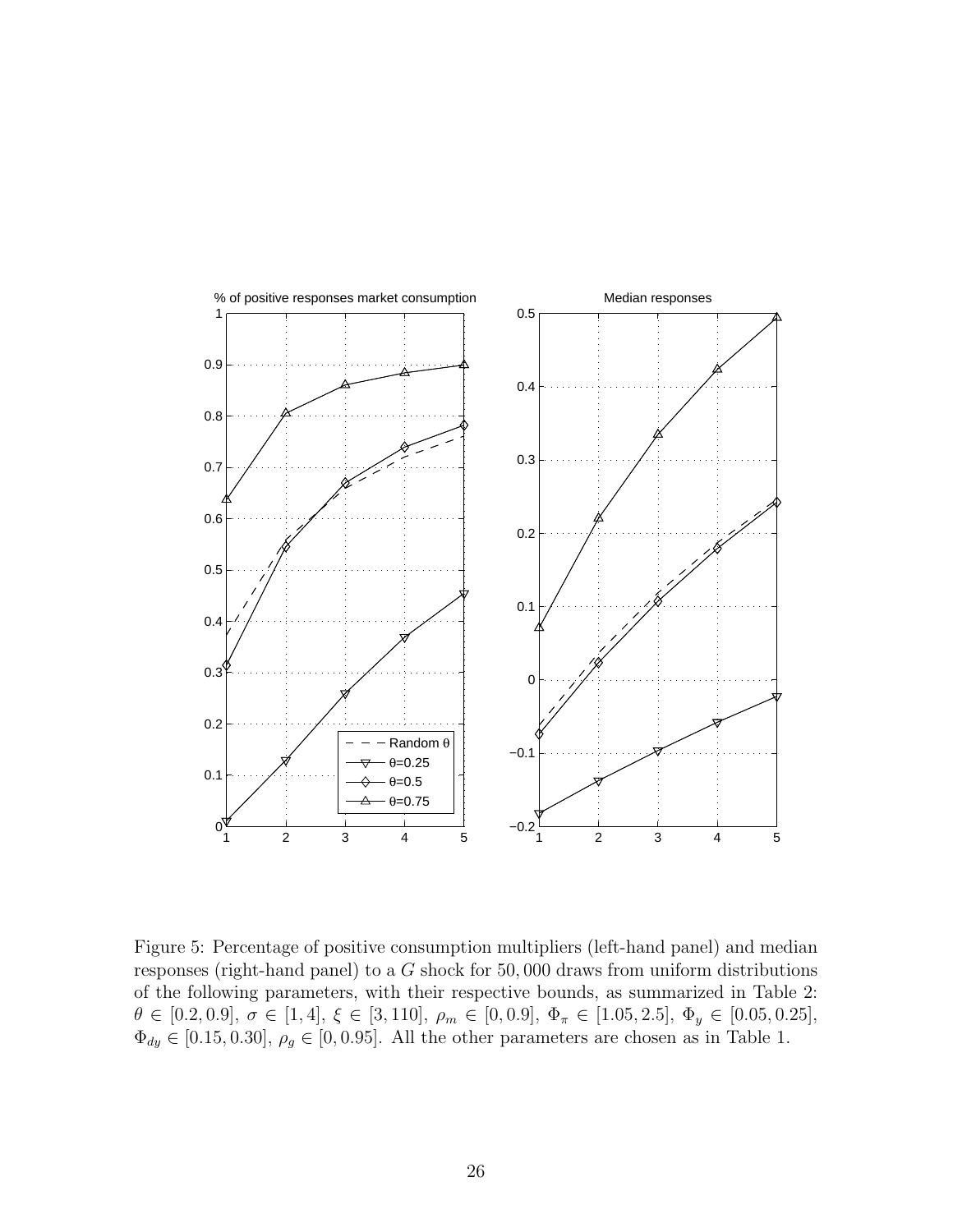| Mnemonic       | Value  | Target/Source                                          |
|----------------|--------|--------------------------------------------------------|
|                | 0.99   | $4\%$ average real return                              |
| $\epsilon$     | 11     | $10\%$ price markup                                    |
| $\theta$       | 3/4    | price duration                                         |
| ε              | 50     | Neiss and Pappa (2002)                                 |
| $\sigma$       | 2      | intertemporal elasticity of substitution 0.5           |
| $\rho_g$       | 0.8    | Monacelli and Perotti (2008, 2010)                     |
| $\alpha_1$     | 0.5199 | $K_m/Y = 1.29$                                         |
| $\alpha_2$     | 0.0950 | $h_m = 0.33$                                           |
| b              | 0.4938 | $K_n/Y = 1.69$                                         |
| $\alpha_3$     | 0.0441 | $h_n = 0.19$                                           |
| $\delta$       | 0.0241 | $I/K = 0.0241$                                         |
| G              | 0.0601 | $G/Y = 0.18$                                           |
| b <sub>1</sub> | 0.75   | 4\% elasticity of substitution between $C_m$ and $C_n$ |

Table 1: Baseline calibration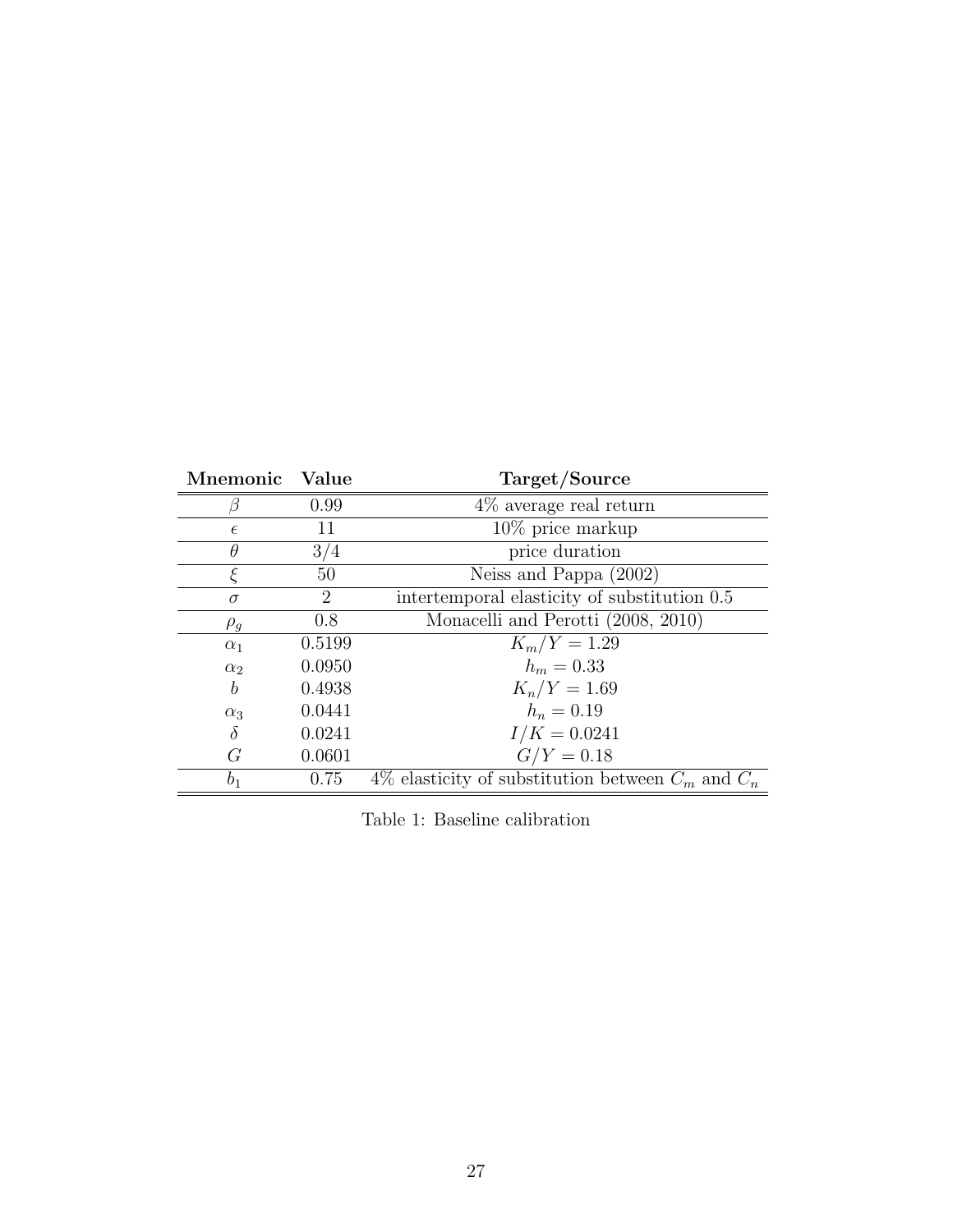| Parameter    | Description                             | Support      |
|--------------|-----------------------------------------|--------------|
| θ            | price stickiness                        | [0.2, 0.9]   |
| $\sigma$     | risk aversion                           | [1, 4]       |
| ξ            | capital adjustment cost                 | [3, 110]     |
| $\rho_g$     | $AR(1)$ parameter government spending   | [0, 0.95]    |
| $\rho_m$     | interest rate smoother                  | [0, 0.9]     |
| $\Phi_{\pi}$ | policy response to inflation            | [1.05, 2.5]  |
| $\Phi_y$     | policy response to output gap           | [0.05, 0.25] |
| $\Phi_{dy}$  | policy response to growth in output gap | [0.15, 0.30] |
| $\Phi_{Y}$   | policy response to output (Appendix D)  | [0, 0.1]     |

Table 2: Support for the structural parameters used in the simulations in Section 4.4 and in Appendix C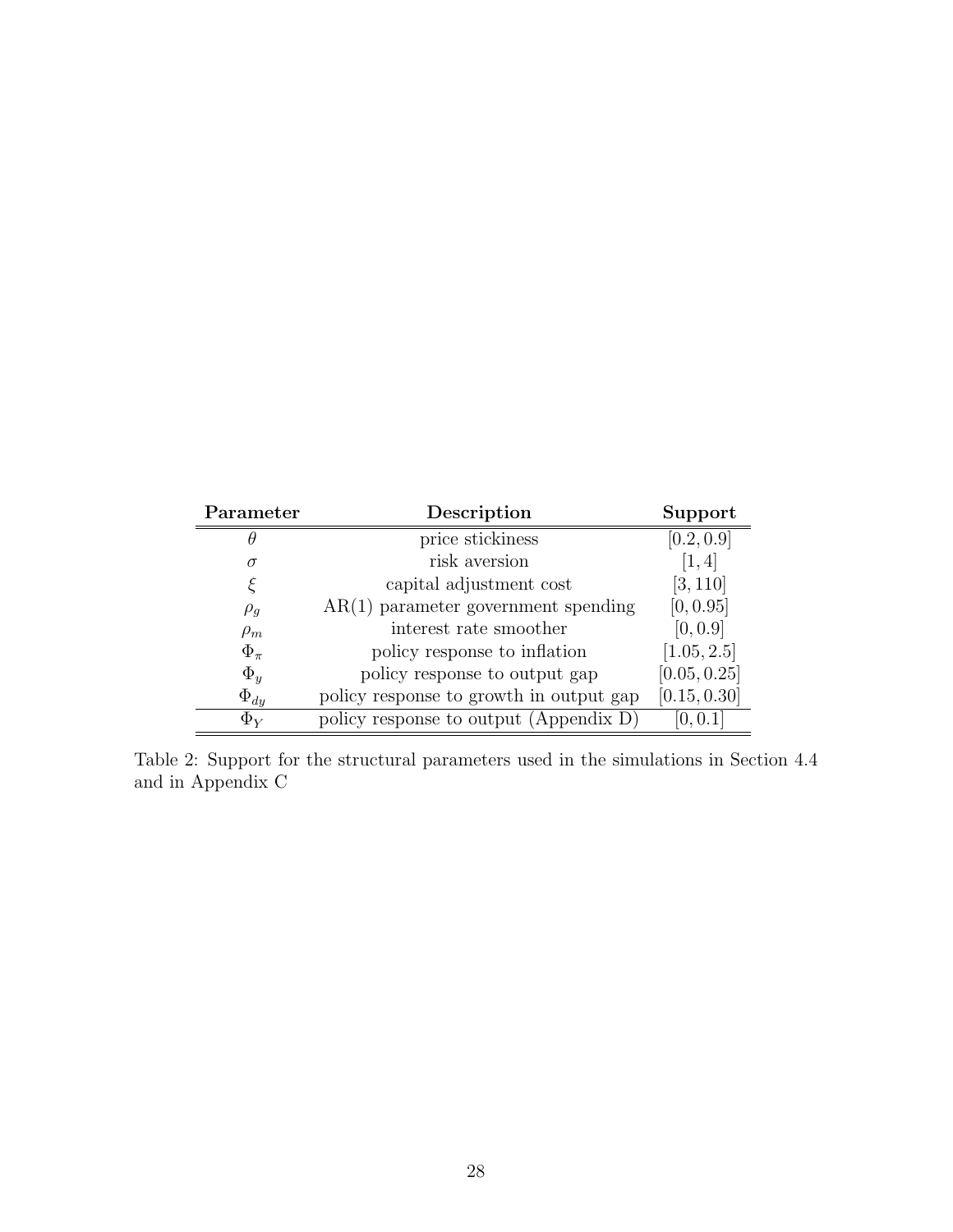## A Equilibrium Definition

The equilibrium of the model is a set of state-contingent plans for variables  $C_t$ ,  $C_{m,t}, C_{n,t}, K_{m,t}, K_{n,t}, K_t, h_{m,t}, h_{n,t}, I_t, \lambda_t, Y_t, \Pi_t, \Delta_t, \frac{P_t^{*}}{P_t}, x_{1,t}, x_{2,t}, RMC_t, R_t$  $W_t$  and  $r_t$  that satisfy the following system of equations

$$
C_t = \left[ \alpha_1 (C_{m,t})^{b_1} + (1 - \alpha_1) (C_{n,t})^{b_1} \right]^{\frac{1}{b_1}}
$$
(A.1)

$$
C_{n,t} = (K_{n,t})^{\alpha_2} (h_{n,t})^{1-\alpha_2}
$$
 (A.2)

$$
K_t = K_{m,t} + K_{n,t} \tag{A.3}
$$

$$
I_t = K_{t+1} - (1 - \delta)K_t + \frac{\xi}{2} \left(\frac{K_{t+1}}{K_t} - 1\right)^2 \tag{A.4}
$$

$$
\frac{\alpha_1}{1 - \alpha_1} \left[ \frac{C_{m,t}}{C_{n,t}} \right]^{b_1 - 1} = \frac{1 - \alpha_2}{W_t (1 - \tau_h)} \left( \frac{C_{n,t}}{h_{n,t}} \right)
$$
(A.5)

$$
\frac{\alpha_1}{1-\alpha_1} \left[ \frac{C_{m,t}}{C_{n,t}} \right]^{b_1-1} = \frac{\alpha_2}{(1-\tau_k)r_t + \delta\tau_k} \left( \frac{C_{n,t}}{K_{n,t}} \right) \tag{A.6}
$$

$$
W_t(1 - \tau_h)(1 - h_{n,t} - h_{m,t}) = \frac{1 - b}{b\alpha_1} C_{m,t}^{1 - b_1} C_t^{b_1}
$$
 (A.7)

$$
\beta E_t \left\{ \frac{\lambda_{t+1}}{\lambda_t} \left[ 1 + \frac{\xi}{K_t} \left( \frac{K_{t+1}}{K_t} - 1 \right) \right]^{-1} \right\}
$$
\n
$$
\left[ 1 - \delta + \xi \left( \frac{K_{t+2}}{K_{t+1}} - 1 \right) \left( \frac{K_{t+2}}{K_{t+1}^2} \right) + (1 - \tau_k) r_{t+1} + \delta \tau_k \right] \right\} = 1
$$
\n(A.8)

$$
\beta E_t \left\{ \frac{\lambda_{t+1}}{\lambda_t} (1 + R_t) \Pi_{t+1}^{-1} \right\} = 1 \tag{A.9}
$$

$$
\lambda_t = b\alpha_1 (1 - h_{n,t} - h_{m,t})^{(1-b)(1-\sigma)} C_{m,t}^{b_1-1} (C_t)^{b(1-\sigma)-b_1}
$$
 (A.10)

$$
\frac{P_t^*}{P_t} = \left(\frac{1 - \theta \Pi_t^{\varepsilon - 1}}{1 - \theta}\right)^{\frac{1}{1 - \varepsilon}}
$$
(A.11)

$$
\frac{P_t^*}{P_t} = \frac{x_{1,t}}{x_{2,t}}\tag{A.12}
$$

$$
x_{1,t} = Y_t \left(\frac{\varepsilon}{\varepsilon - 1}\right) RM C_t + \beta \theta E_t \left\{\frac{\lambda_{t+1}}{\lambda_t} \Pi_{t+1}^{\varepsilon} x_{1,t+1}\right\} \tag{A.13}
$$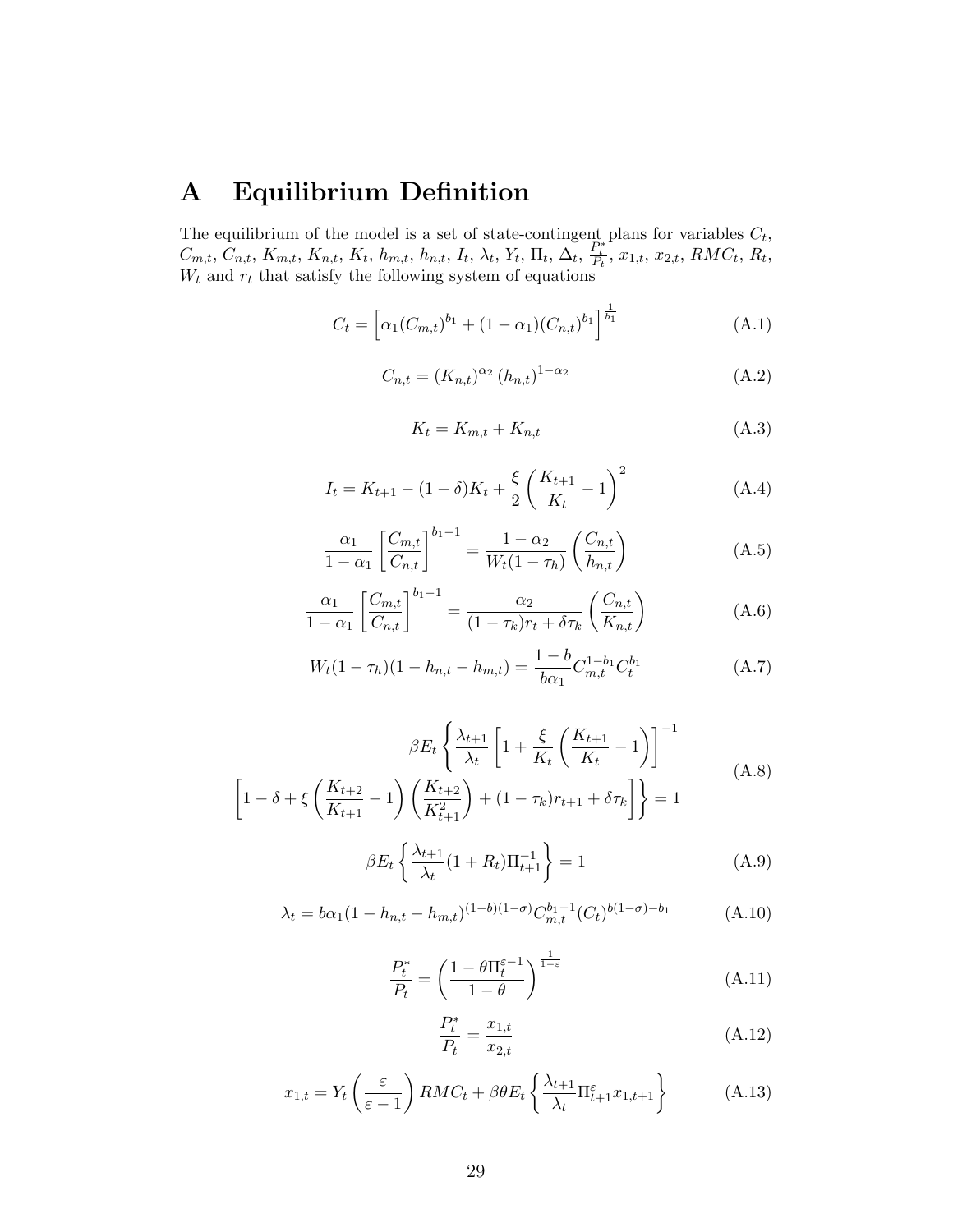$$
x_{2,t} = Y_t + \beta \theta E_t \left\{ \frac{\lambda_{t+1}}{\lambda_t} \Pi_{t+1}^{\varepsilon - 1} x_{2,t+1} \right\} \tag{A.14}
$$

$$
Y_t = C_{m,t} + I_t + G_t \tag{A.15}
$$

$$
Y_t = \Delta_t^{-1} (K_{m,t})^{\alpha_3} (h_{m,t})^{1-\alpha_3}
$$
 (A.16)

$$
\alpha_3 RMC_t \left(\frac{\Delta_t Y_t}{K_{m,t}}\right) = r_t \tag{A.17}
$$

$$
(1 - \alpha_3)RMC_t\left(\frac{\Delta_t Y_t}{h_{m,t}}\right) = W_t \tag{A.18}
$$

$$
\Delta_t = (1 - \theta) \left(\frac{P_t^*}{P_t}\right)^{-\varepsilon} + \theta \Pi_t^{\varepsilon} \Delta_{t-1}
$$
\n(A.19)

$$
(1 + R_t) = \beta^{-1} \Pi_t^{\Phi_\pi}
$$
 (A.20)

for all  $t$ , for given tax rates and government expenditure. To close the equilibrium definition, we furthermore need a specification for monetary policy and a law of motion for government expenditure.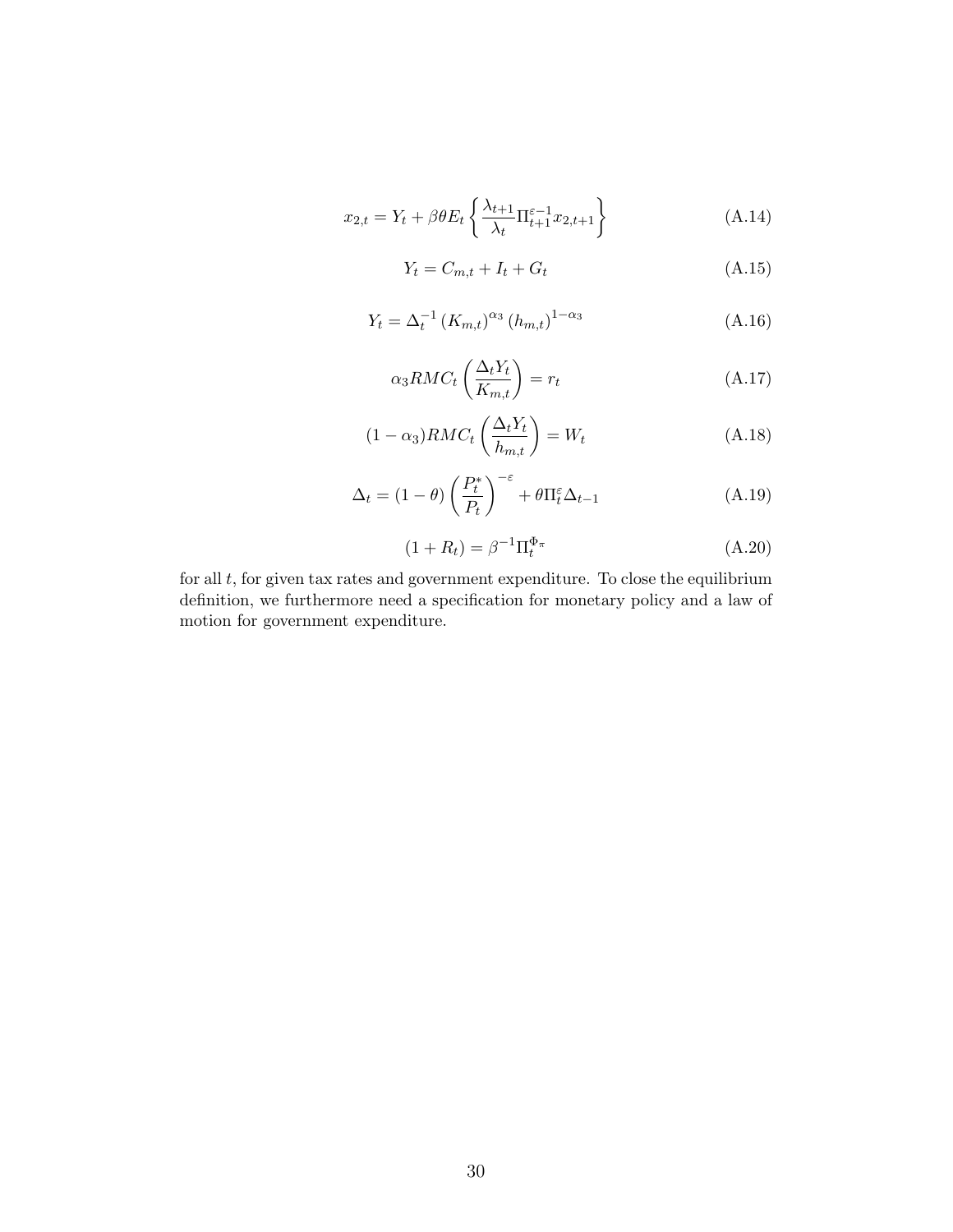## B Robustness: Distortionary Taxation and CES Production Functions

In this section, we show that our findings continue to hold in the case of distortionary taxation on capital and labor, and in the more general case of constant elasticity of substitution (CES) production functions both in the home and the market sector

$$
C_{n,t} = \left[ \alpha_2 \left( K_{n,t} \right)^{b_2} + \left( 1 - \alpha_2 \right) \left( h_{n,t} \right)^{b_2} \right]^{\frac{1}{b_2}} \tag{B.1}
$$

$$
Y_t = \left[ \alpha_3 \left( K_{m,t} \right)^{b_3} + (1 - \alpha_3) \left( h_{m,t} \right)^{b_3} \right]^{\frac{1}{b_3}}, \tag{B.2}
$$

where  $(B.1)$  and  $(B.2)$  replace equations  $(2.12)$  and  $(2.19)$ , respectively. Assuming the presence of distortionary taxes on capital and labor, the household's budget constraint, (2.9), becomes

$$
E_t \{Q_{t,t+1}B_{t+1}\} + P_t(C_{m,t} + I_t)
$$
  
\n
$$
\leq B_t + (1 - \tau_h)W_t P_t h_{m,t} + (1 - \tau_k) r_t P_t K_{m,t} + \delta \tau_k P_t K_{m,t} + T_t.
$$
 (B.3)

Accordingly, the household's intratemporal conditions, (2.13) - (2.15), and the Euler equation for the optimal intertemporal allocation of the capital stock, (2.16), are replaced by

$$
\frac{\alpha_1}{1-\alpha_1} \left[ \frac{C_{m,t}}{C_{n,t}} \right]^{b_1-1} = \frac{1-\alpha_2}{W_t(1-\tau_h)} \left[ \frac{C_{n,t}}{h_{n,t}} \right]^{1-b_2}
$$
(B.4)

$$
\frac{\alpha_1}{1 - \alpha_1} \left[ \frac{C_{m,t}}{C_{n,t}} \right]^{b_1 - 1} = \frac{\alpha_2}{(1 - \tau_k)r_t + \delta\tau_k} \left[ \frac{C_{n,t}}{K_{n,t}} \right]^{1 - b_2}
$$
(B.5)

$$
W_t(1 - \tau_h)(1 - h_{n,t} - h_{m,t}) = \frac{1 - b}{b\alpha_1} C_{m,t}^{1 - b_1} C_t^{b_1}
$$
 (B.6)

$$
\beta E_t \left\{ \frac{\lambda_{t+1}}{\lambda_t} \left[ 1 + \frac{\xi}{K_t} \left( \frac{K_{t+1}}{K_t} - 1 \right) \right]^{-1} \right\}
$$
\n
$$
\left[ 1 - \delta + \xi \left( \frac{K_{t+2}}{K_{t+1}} - 1 \right) \left( \frac{K_{t+2}}{K_{t+1}^2} \right) + (1 - \tau_k) r_{t+1} + \delta \tau_k \right] \right\} = 1
$$
\n(B.7)

Finally, the firms' optimality conditions, (2.20) and (2.21), become

$$
\alpha_3 RMC_t \left(\frac{K_{m,t}(i)}{Y_t(i)}\right)^{b_3-1} = r_t \tag{B.8}
$$

$$
(1 - \alpha_3) RM C_t \left(\frac{h_{m,t}(i)}{Y_t(i)}\right)^{b_3 - 1} [exp\{s_{m,t}\}]^{b_3} = W_t.
$$
 (B.9)

All remaining equilibrium conditions remain unaffected. We set tax rates according to the base case in McGrattan, Rogerson and Wright (1997), i.e.,  $\tau_k = 0.55$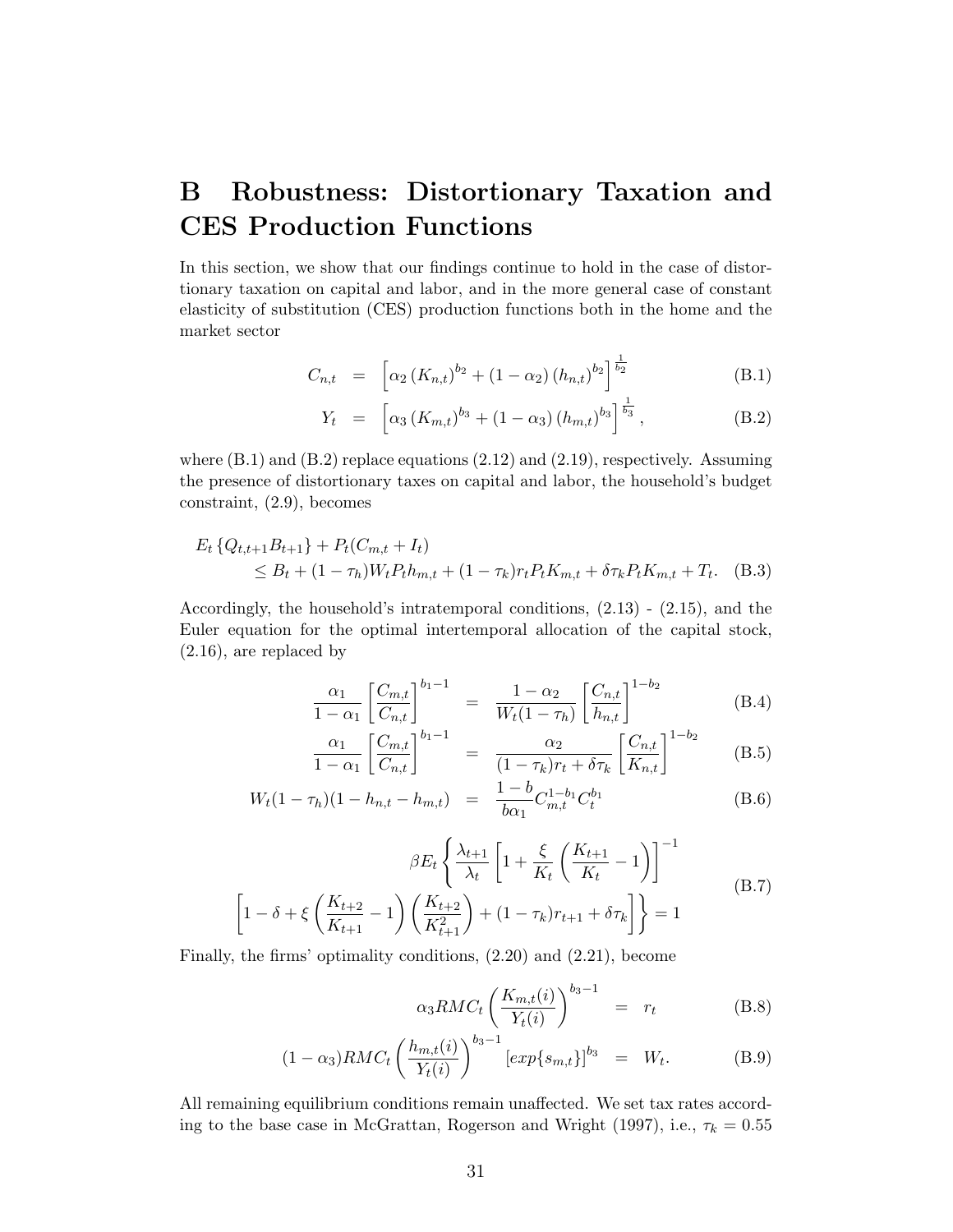and  $\tau_h = 0.24$ , and set  $b_2 = 0.269$  and  $b_3 = 0.054$  according to the estimates in McGrattan, Rogerson and Wright (1997). Figure B.1 shows that the relative performance of our model, labeled as "GHP,"compared to a counterfactual model, labeled as "Baseline,"where hours worked and capital in the home sector are set to zero, is unaffected by the presence of distortionary taxes and by the assumption of CES production functions in both sectors.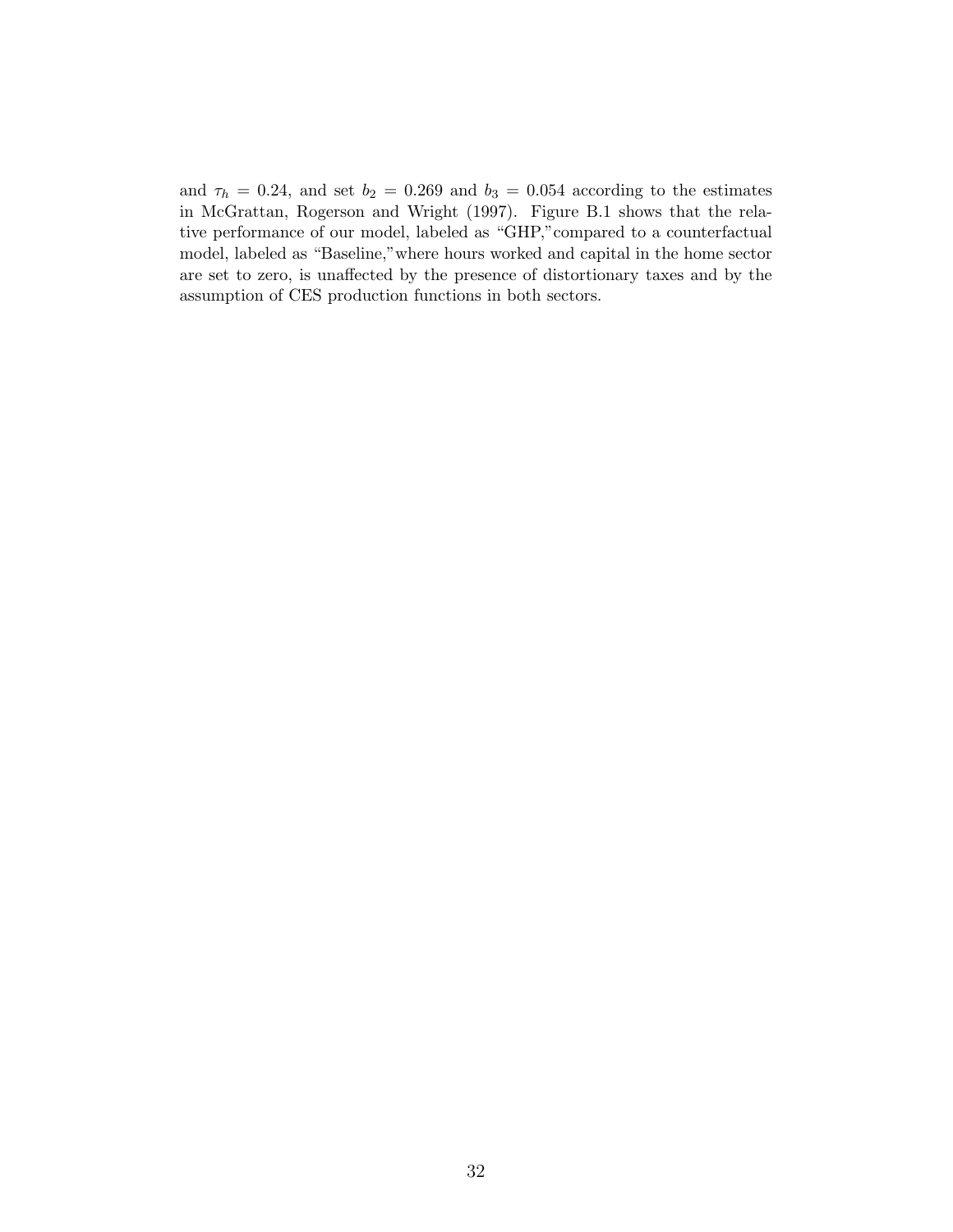

Figure B.1: Impulse responses with distortionary taxation,  $\tau_k = 0.55$  and  $\tau_h = 0.24$ , and CES production functions both in the market  $(b_2 = 0.269)$  and the home sector  $(b_3 = 0.054)$ . All the other parameters are calibrated as in Table 1.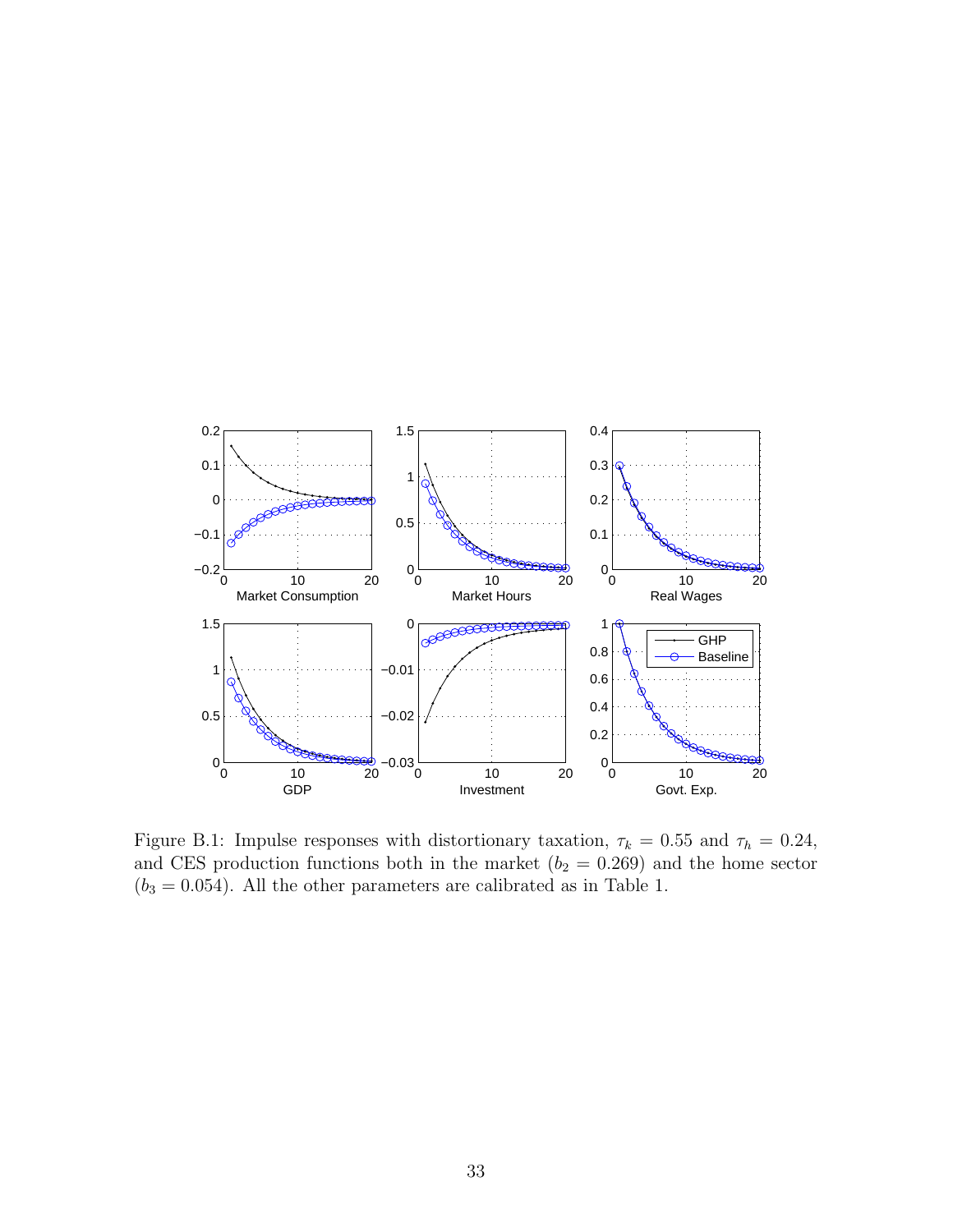## C Robustness: Monetary Policy Rules

In this section, we assess the robustness of our findings to two additional monetary policy rules for which we repeat the exercise presented in Section 4.4, following Canova and Paustian (2011). In particular, we consider the following monetary policy rules.

• Taylor Rule with Output (in deviation from steady state) and Interest Rate Smoother (Rule 1):

$$
(1 + R_t) = (1 + R_{t-1})^{\rho_m} \left( \beta^{-1} \Pi_t^{\Phi_\pi} \left( \frac{Y_t}{Y} \right)^{\Phi_Y} \right)^{1 - \rho_m}
$$
 (C.1)

Among others, this rule has been considered by Del Negro and Schorfheide  $(2004)$ , Rabanal and Rubio-Ramírez  $(2005)$ , Del Negro, Schorfheide, Smets and Wouters (2007), and Canova and Paustian (2011).

• Simple Taylor Rule with Interest Rate Smoother (Rule 2):

$$
(1 + R_t) = (1 + R_{t-1})^{\rho_m} \left(\beta^{-1} \Pi_t^{\Phi_\pi}\right)^{1 - \rho_m} \tag{C.2}
$$

We take 50, 000 draws from uniform distributions of the following parameters, with their respective bounds:  $\theta \in [0.2, 0.9], \sigma \in [1, 4], \xi \in [3, 110], \rho_m \in [0, 0.9],$  $\Phi_{\pi} \in [1.05, 2.5], \rho_g \in [0, 0.95]$  and  $\Phi_Y \in [0, 0.1]$  for Rule 1. Supports for the structural parameters used in the simulations are summarized in Table 2. All the other parameters are chosen as in Table 1. As it becomes clear from Figure C.1, the two monetary policy rules do not differ significantly from our main specification, neither in terms of the percentage of positive consumption multipliers, nor in terms of the median responses of market consumption to government expenditure shocks. However, notice that we choose to be conservative and report the rule delivering the lowest multipliers in the main text.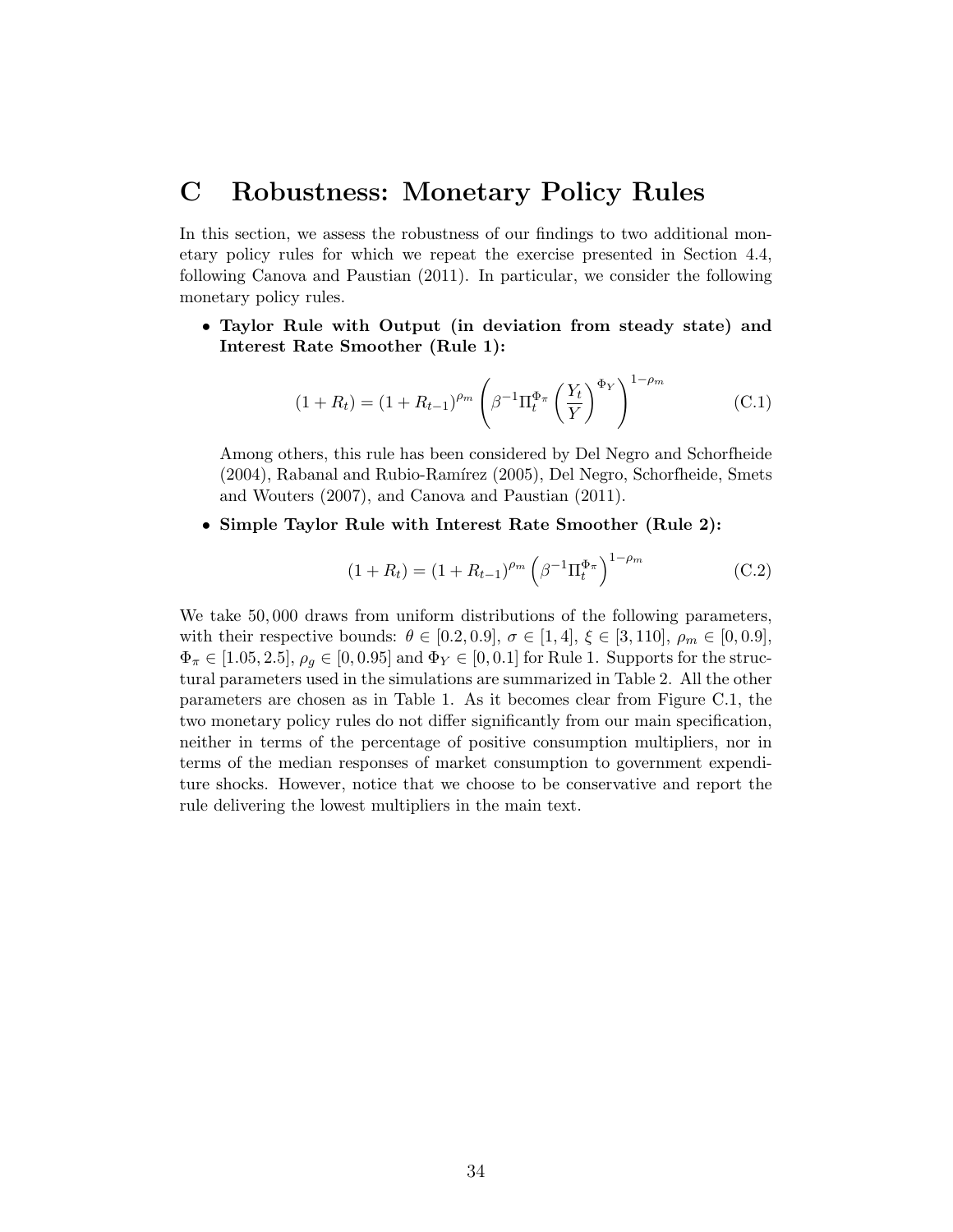

Figure C.1: Robustness analysis on the monetary policy rule. Percentage of positive consumption multipliers (left-hand Figure C.1: Robustness analysis on the monetary policy rule. Percentage of positive consumption multipliers (left-hand G shock for 50, 000 draws from uniform distributions of the following<br> $\frac{1}{2}$  =  $\frac{1}{2}$  =  $\frac{1}{2}$  =  $\frac{1}{2}$  =  $\frac{1}{6}$  =  $\frac{1}{2}$  =  $\frac{1}{6}$  =  $\frac{1}{6}$  =  $\frac{1}{6}$  =  $\frac{1}{6}$  =  $\frac{1}{6}$  $\in [0, 0.9],$  $\rho_m$  $\in [0, 0.1]$  for Rule 1. All the other parameters are chosen as in Table 1. Î.  $\in$  [3, 110], Ψ ∈ [1, 4], σ $\in [0.2, 0.9],$ θparameters, with their respective bounds, as summarized in Table 2: Gpanel) and median responses (right-hand panel) to a ∈ $\lambda$  $\rho_g \in [0, 0.95]$  and  $\Phi$  $\in$  [1.05, 2.5],  $\Phi_\pi$